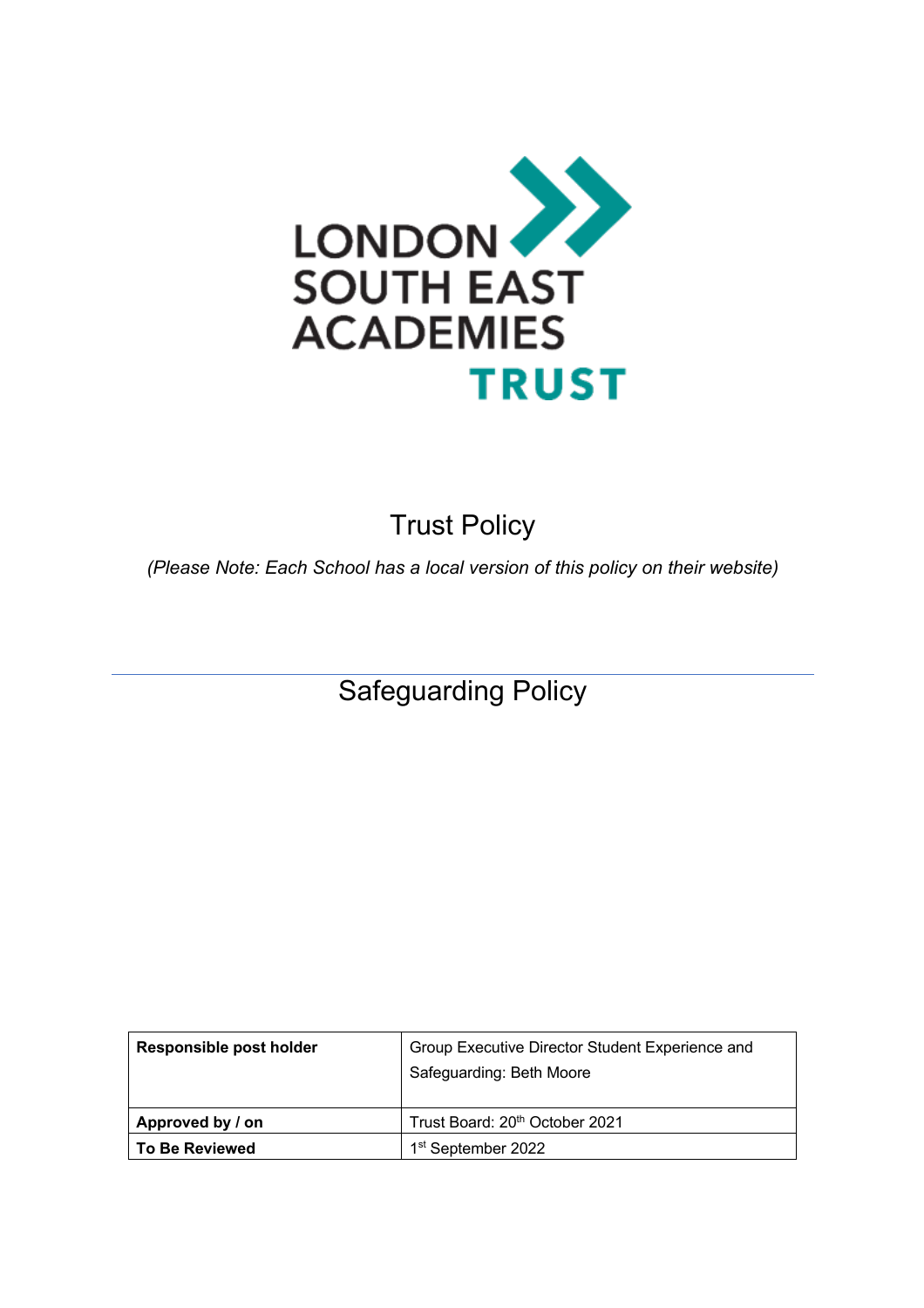## Contents

| 1. |    |  |
|----|----|--|
|    |    |  |
|    |    |  |
|    |    |  |
| 2. |    |  |
|    |    |  |
|    |    |  |
|    |    |  |
|    |    |  |
| 3. |    |  |
|    | 4. |  |
|    |    |  |
|    |    |  |
|    |    |  |
| 5. |    |  |
|    |    |  |
|    |    |  |
|    |    |  |
|    |    |  |
|    |    |  |
|    |    |  |
|    |    |  |
|    |    |  |
|    |    |  |
|    |    |  |
|    |    |  |
|    |    |  |
|    |    |  |
|    |    |  |
|    |    |  |
|    |    |  |
|    |    |  |
|    |    |  |
|    |    |  |
|    |    |  |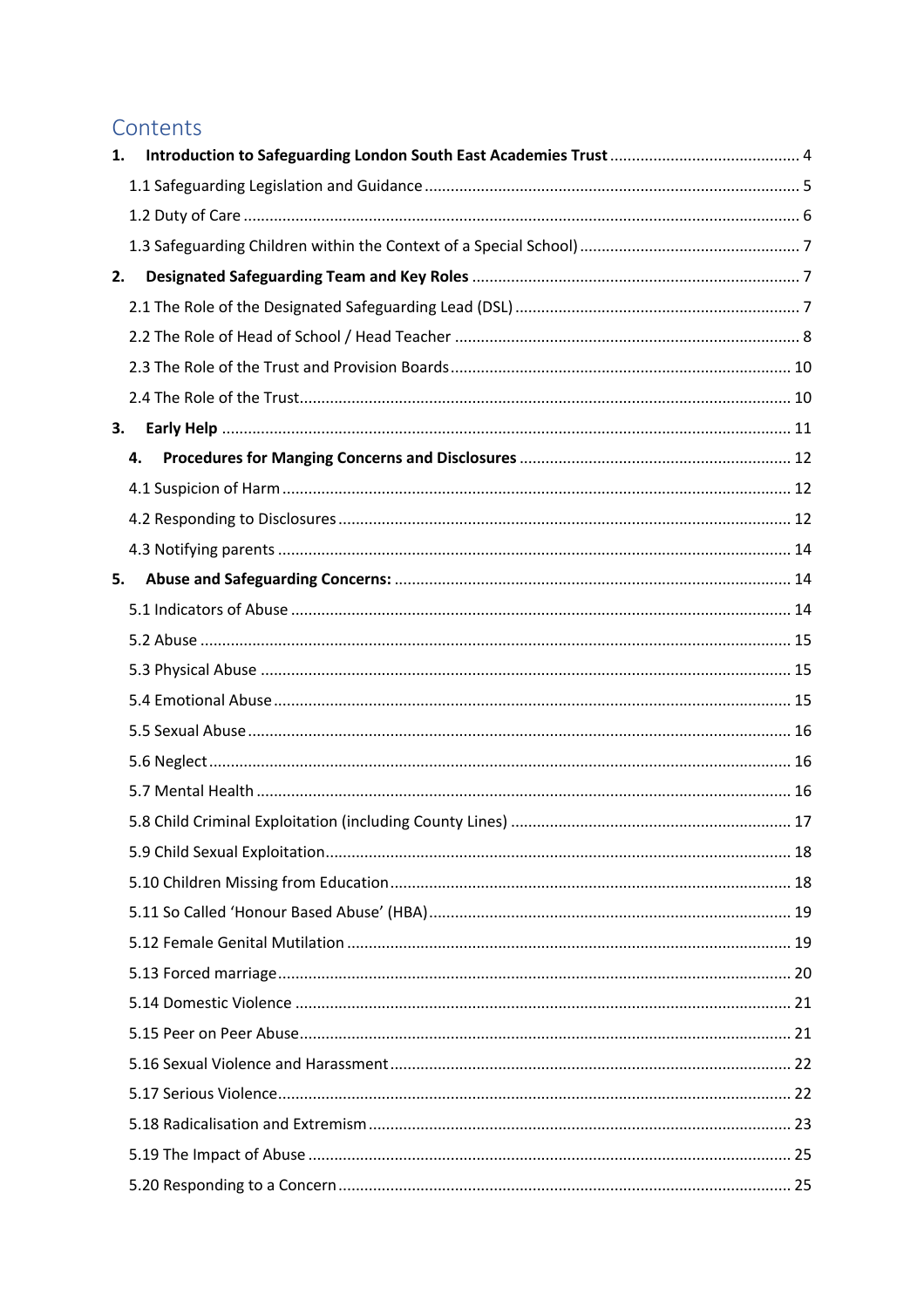| 6.  |                                                                                        |  |  |
|-----|----------------------------------------------------------------------------------------|--|--|
| 7.  |                                                                                        |  |  |
|     |                                                                                        |  |  |
| 8.  | Children with a parent or close relative in prison or at risk of custodial sentence 29 |  |  |
| 9.  |                                                                                        |  |  |
| 10. |                                                                                        |  |  |
| 11. |                                                                                        |  |  |
|     |                                                                                        |  |  |
|     |                                                                                        |  |  |
|     |                                                                                        |  |  |
|     |                                                                                        |  |  |
|     |                                                                                        |  |  |
|     |                                                                                        |  |  |
| 12. |                                                                                        |  |  |
|     |                                                                                        |  |  |
|     |                                                                                        |  |  |
| 13. |                                                                                        |  |  |
|     |                                                                                        |  |  |
|     |                                                                                        |  |  |
|     |                                                                                        |  |  |
| 14. |                                                                                        |  |  |
| 15. |                                                                                        |  |  |
|     |                                                                                        |  |  |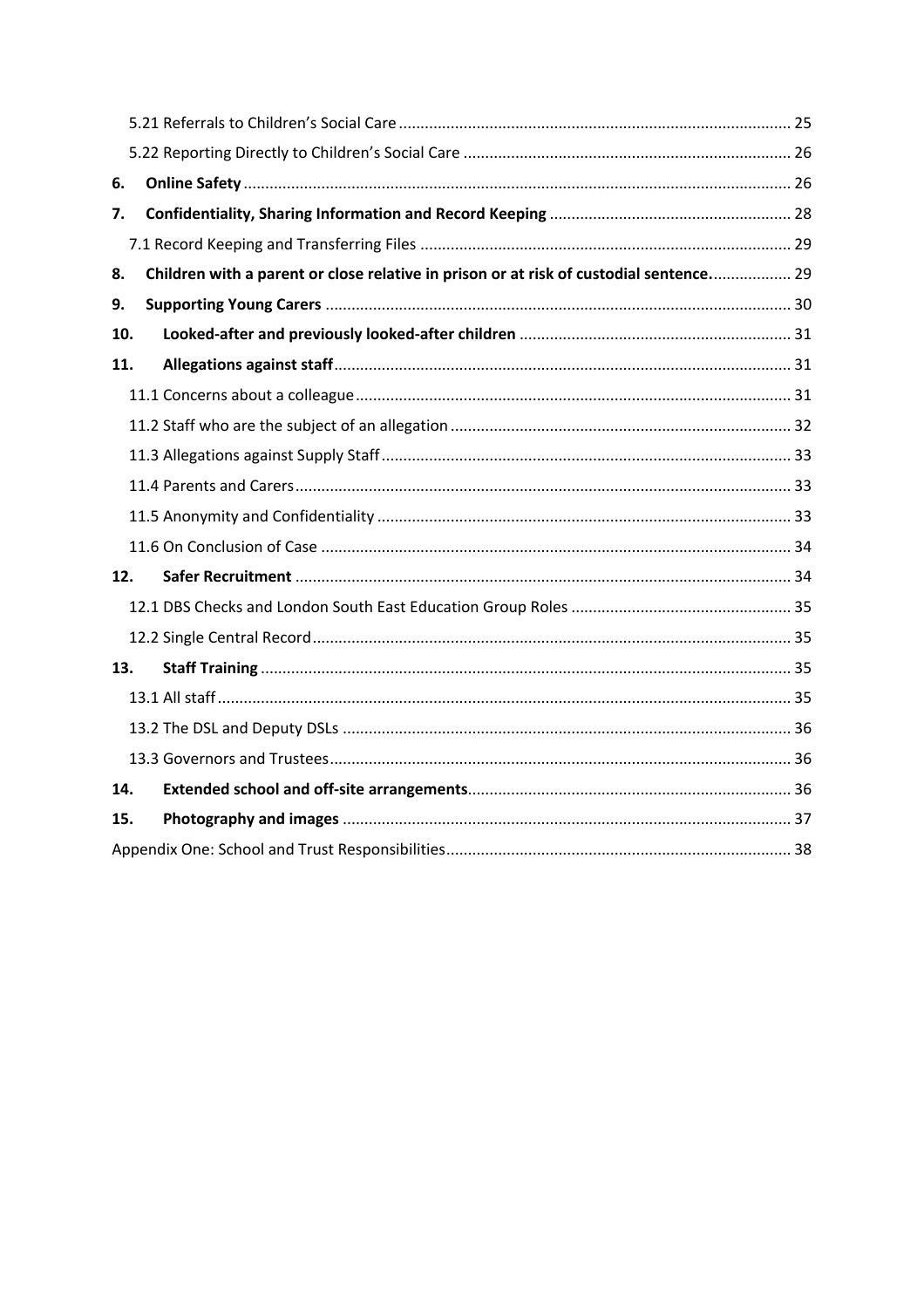#### **1. Introduction to Safeguarding London South East Academies Trust**

*We recognise our moral and statutory responsibility to safeguard and promote the welfare of all children. We will provide a safe and welcoming environment where children are respected and valued. We will be alert to the signs of abuse and neglect and follow established procedures to ensure that children receive effective prevention, intervention and protection.*

- It is everyone's responsibility to safeguard and promote the welfare of children.
- Children includes everyone under the age of 18.
- Children who are and feel safe make more successful learners.
- Policies will be reviewed annually, unless an incident, new legislation or guidance suggests the need for an earlier review.
- § The Trust Safeguarding policy has been revised to reflect "Keeping Children Safe in Education" (September 2021) and "Working Together to Safeguard Children" (July 2018).

The procedures contained in this policy apply to all staff and Trustees and are consistent with those of Local Safeguarding Children Partnerships and statutory safeguarding children partnership arrangements with our key partners.

#### Principles

- The London South East Academies Trust will ensure that the welfare of children is given paramount consideration when developing and delivering all school activities, creating a culture of effective safeguarding.
- All children, regardless of age, gender, ability, culture, race, language, religion or sexual identity have equal rights to protection; Trust schools should act in the best interests of the child at all times. School leaders should ensure the child's wishes and feelings are taken into account when determining what action to take and what services to provide.
- All staff have an equal responsibility to act on any suspicion or disclosure that may suggest a child is at risk of harm in accordance with this guidance; all staff should be aware that safeguarding and promoting the welfare of children is everyone's responsibility and identify children that may benefit from early help.
- All pupils and staff involved in child protection issues will receive appropriate support from the senior management of the school who will then follow this policy guidance in dealing with such matters.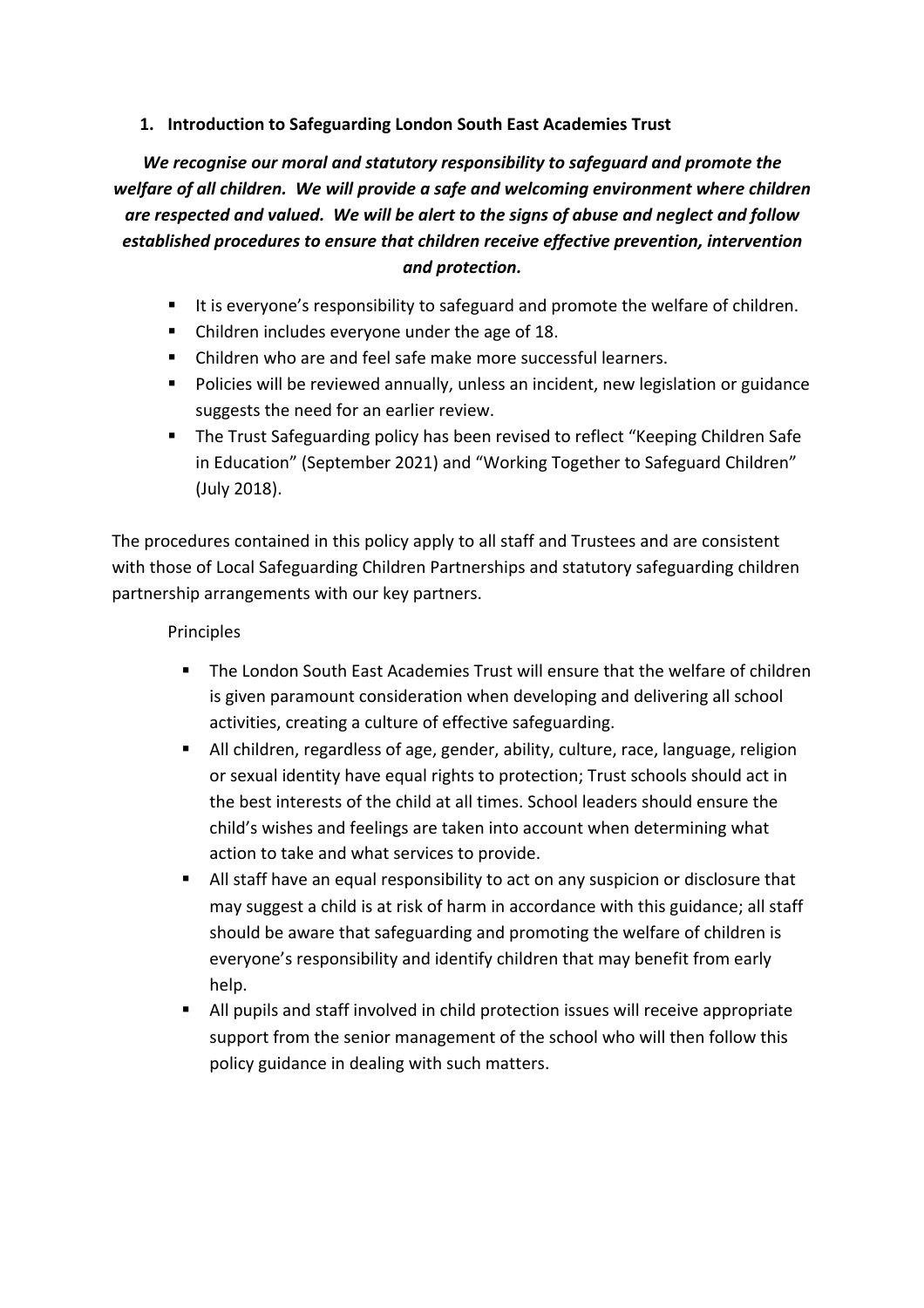#### Aims

- § To provide all staff with the necessary information to enable them to meet their statutory responsibilities to promote and safeguard the wellbeing of children.
- To ensure consistent good practice across the Trust Schools.
- To demonstrate the Trust's commitment to safeguarding children.

This policy should be read in conjunction with:

- LSEAT e-Safety Policy
- LSEAT Preventing Extremism and Radicalisation Policy
- LSEAT Sexual Violence and Harassment Policy
- Trust Staff Code of Conduct

## 1.1 Safeguarding Legislation and Guidance

This policy is based on the Department for Education's statutory guidance Keeping Children Safe in Education (2021) and Working Together to Safeguard Children (2018), and the Governance Handbook.

To safeguard and promote the welfare of children, LSEAT will act in accordance with the following legislation and guidance:

- Section 175 of the Education Act 2002, which places a duty on schools and local authorities to safeguard and promote the welfare of pupils
- The School Staffing (England) Regulations 2009, which set out what must be recorded on the single central record and the requirement for at least one person conducting an interview to be trained in safer recruitment techniques
- The Children Act 1989 (and 2004 amendment), which provides a framework for the care and protection of children
- Section 5B(11) of the Female Genital Mutilation Act 2003, as inserted by section 74 of the Serious Crime Act 2015, which places a statutory duty on teachers to report to the police where they discover that female genital mutilation (FGM) appears to have been carried out on a girl under 18
- Statutory guidance on FGM, which sets out responsibilities with regards to safeguarding and supporting girls affected by FGM
- The Rehabilitation of Offenders Act 1974, which outlines when people with criminal convictions can work with children
- Schedule 4 of the Safeguarding Vulnerable Groups Act 2006, which defines what 'regulated activity' is in relation to children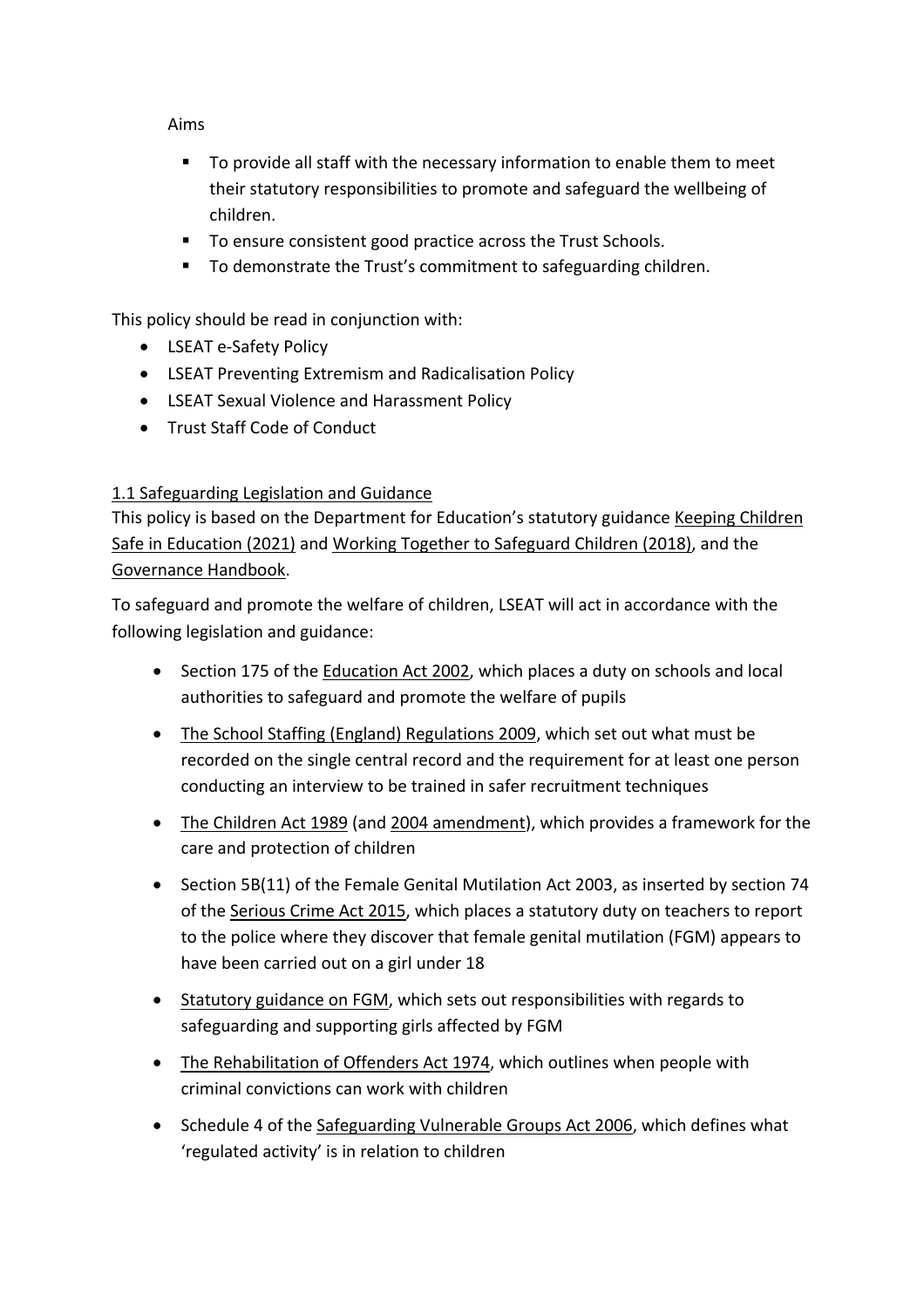- Statutory guidance on the Prevent duty, which explains schools' duties under the Counter-Terrorism and Security Act 2015 with respect to protecting people from the risk of radicalisation and extremism
- Primary Schools Only: The Childcare (Disqualification) and Childcare (Early Years Provision Free of Charge) (Extended Entitlement) (Amendment) Regulations 2018 (referred to in this policy as the "2018 Childcare Disqualification Regulations") and Childcare Act 2006, which set out who is disqualified from working with children
- This policy also meets requirements relating to safeguarding and welfare in the statutory framework for the Early Years Foundation Stage

We work in partnership with the local authority and assess each child's level of need against localised threshold frameworks:

- Bexley Threshold Document
- Bromley Threshold Document
- Greenwich Threshold Document
- Surrey Threshold Document

## 1.2 Duty of Care

Safeguarding incidents could happen anywhere and staff should be alert to possible concerns being raised in school.

Staff must take reasonable care to ensure that pupils do not meet with foreseeable injury. They have a duty to protect the children against foreseeable risks of personal injury or harm.

- There must be an effective system of supervision in operation in the school.
- The duty of care applies while the pupils are on the school premises during school opening hours. It may also apply if the pupils are present outside of official school hours, e.g. if they arrive early or leave late and the teacher/school has agreed to the pupils being present.

The same duty of care applies if a teacher voluntarily supervises children.

Teachers are required to follow good standards and approved practice. Some classes and activities require a greater degree of supervision. If goggles, protective clothing, etc. are supplied for certain activities, it is the teacher's duty to ensure that they are worn. If there is an adventurous activity then a written risk assessment will be completed by the class teacher, approved by the SLT and followed when such activities are carried out.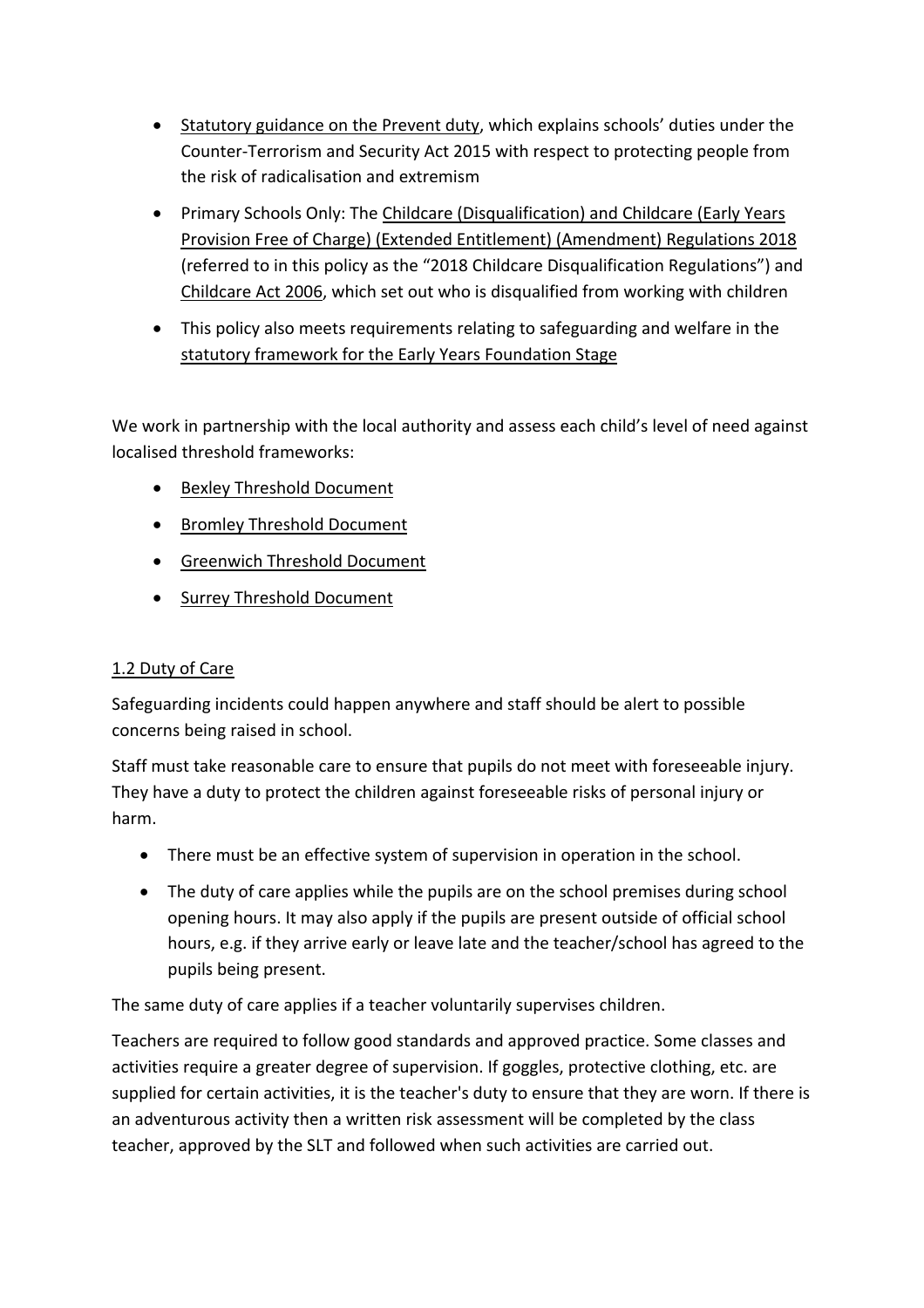All members of staff must remain vigilant at all times as Safeguarding is Everyone's Responsibility

## 1.3 Safeguarding Children within the Context of a Special School)

At LSEAT we recognise that children with special educational needs and disability, (SEND), are three times more likely to be abused than neurotypical peers. For example, some may have speech, language and communication needs which make it difficult to tell others what is happening.

We will ensure that all our pupils and specifically those with communication difficulties will be supported to ensure that their voice is heard and acted upon.

All staff will be mindful of the fact that our pupils can be disproportionally impacted by safeguarding concerns including peer on peer abuse.

Staff should not assume that possible indicators of abuse such as behaviour/mood change or injuries are related to the child's disability and to remain vigilant and mindful that children with SEND may not always outwardly display indicators of abuse.

## **2. Designated Safeguarding Team and Key Roles**

## 2.1 The Role of the Designated Safeguarding Lead (DSL)

The DSL is a member of the senior leadership team. The DSL takes lead responsibility for child protection and wider safeguarding in the school.

During term time, the DSL will be available during school hours for staff to discuss any safeguarding concerns.

When the DSL is absent, the deputies will act as cover.

The DSL will be given the time, funding, training, resources and support to:

- Provide advice and support to other staff on child welfare and child protection matters
- Take part in strategy discussions and inter-agency meetings and/or support other staff to do so
- Contribute to the assessment of children
- Refer suspected cases, as appropriate, to the relevant body (local authority children's social care, Channel programme, Disclosure and Barring Service, and/or police), and support staff who make such referrals directly

The DSL will also keep the Head of school / Headteacher informed of any issues, and liaise with local authority case managers and designated officers for child protection concerns as appropriate.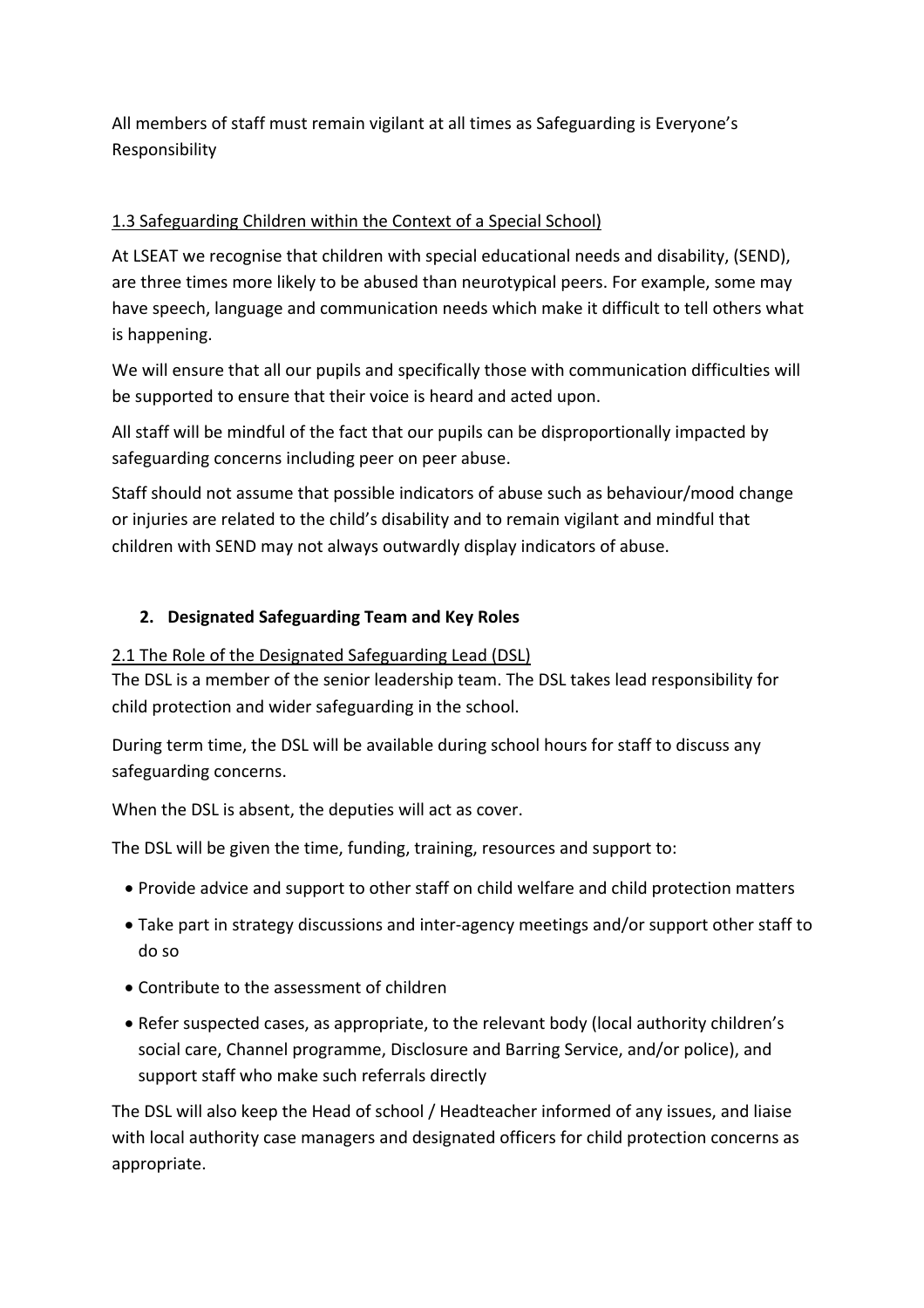The full responsibilities of the DSL and deputies are set out in their job description in line with KCSIE 2021.

| <b>Safeguarding Contacts for the Trust</b>                     |                                 |                             |
|----------------------------------------------------------------|---------------------------------|-----------------------------|
| <b>Name of Provision</b><br><b>Person Responsible and Role</b> |                                 | <b>Contact Details</b>      |
| <b>London South East</b>                                       | <b>Group Executive Director</b> | beth.moore@lsec.ac.uk       |
| <b>Education Group</b>                                         | Student Experience and          |                             |
|                                                                | Safeguarding: Beth Moore        |                             |
| <b>London South East</b>                                       | Deputy CEO: Neil Miller         | neil.miller@bromleybeacona  |
| <b>Academies Trust</b>                                         |                                 | cademy.org.uk               |
| Aspire Academy                                                 | DSL: Julie Arkwright            | julie.arkwright@aspirebexle |
|                                                                |                                 | y.org.uk                    |
| <b>Belmont Academy</b>                                         | DSL: Lucy Childs                | HOSBelmont@bwf.eduactio     |
|                                                                |                                 | n                           |
| <b>Bexley Music</b>                                            | <b>DSL: Julie Stanning</b>      | jstanning@Bexley-           |
|                                                                |                                 | music.co.uk                 |
| <b>Bramley Oak Academy</b>                                     | DSL: Kim Coppinger              | kim.coppinger@bramleyoak    |
|                                                                |                                 | academy.org.uk              |
|                                                                |                                 |                             |
| <b>Bromley Beacon Academy</b>                                  | DSL: Rani Chahal                | rani.chahal@bromleybeacon   |
| (Bromley)                                                      |                                 | academy.org.uk              |
| <b>Bromley Beacon Academy</b>                                  | <b>DSL: Andrea Townsley</b>     | andrea.townsely@bromleyb    |
| (Orpington)                                                    |                                 | eaconacademy.org.uk         |
| <b>Bromley Trust Academy</b>                                   | DSL: Marcia White               | marcia.white@bromleytrust   |
| (Hayes and Blenheim)                                           |                                 | academy.org.uk              |
| <b>Bromley Trust Academy</b>                                   | <b>DSL: Paul Bailey</b>         | paul.bailey@bromleytrustac  |
| (Midfield)                                                     |                                 | ademy.org.uk                |
| <b>Endeavour Academy</b>                                       | DSL: Neil Hazelwood             | neil.hazelwood@endeavour    |
|                                                                |                                 | bexley.org.uk               |
| Horizons Academy                                               | DSL: Jane Baldwin               | jane.baldwin@horizonsbexle  |
|                                                                |                                 | y.org.uk                    |
| <b>Woodside Academy</b>                                        | <b>DSL: Theresa Corcoran</b>    | tcorcoran@bwf.education     |
|                                                                |                                 |                             |

## 2.2 The Role of Head of School / Head Teacher

The Head of School / Headteacher is responsible for the implementation of this policy, including:

- Ensuring that staff (including temporary staff) and volunteers:
	- o Are informed of our systems which support safeguarding, including this policy, as part of their induction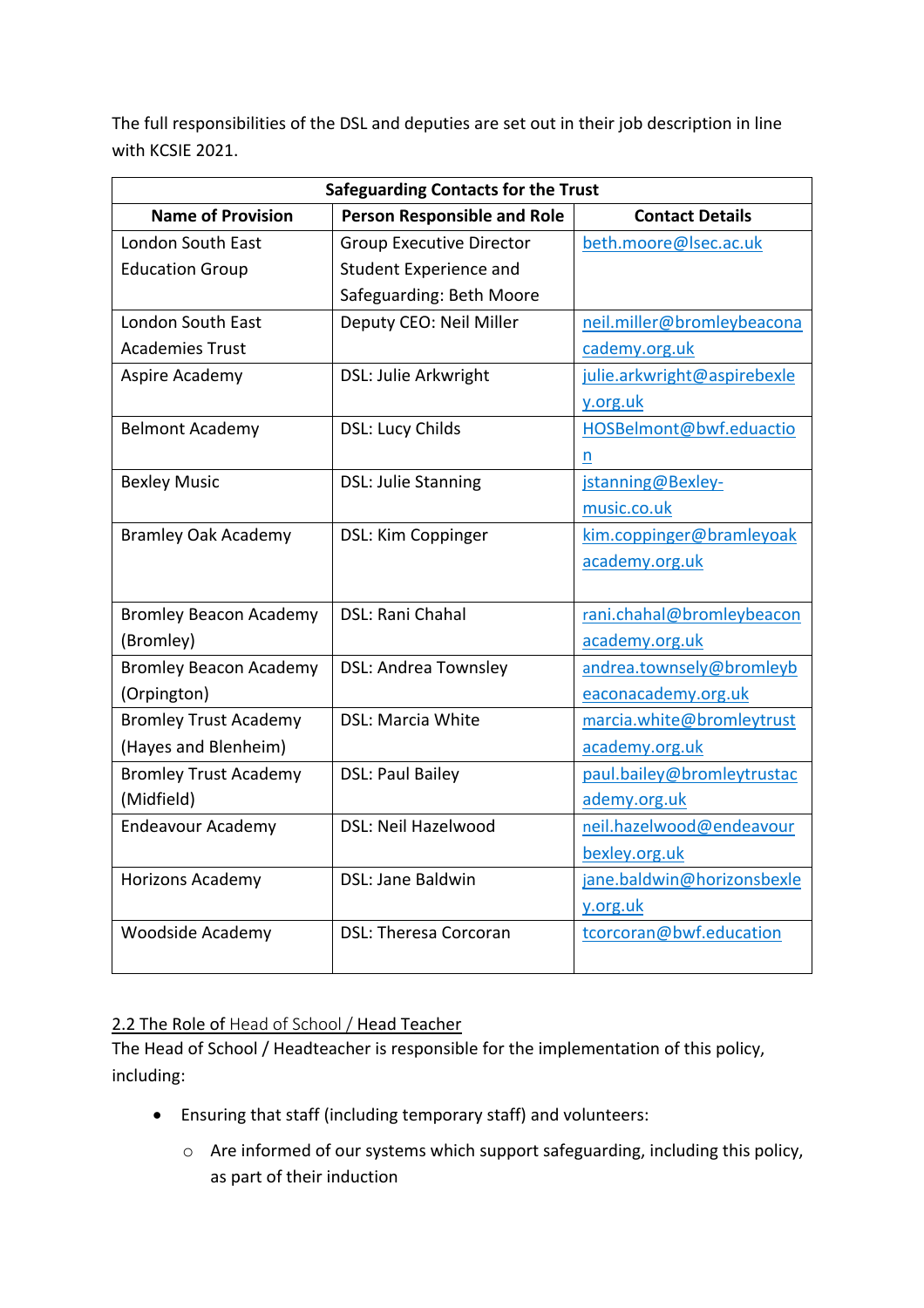- o Understand and follow the procedures included in this policy, particularly those concerning referrals of cases of suspected abuse and neglect
- Communicating this policy to parents/carers when their child joins the school and via the school website
- Ensuring that the DSL has appropriate time, funding, training and resources, and that there is always adequate cover if the DSL is absent
- Ensuring that all staff undertake appropriate safeguarding and child protection training, and updating the content of the training regularly
- Acting as the 'case manager' in the event of an allegation of abuse made against another member of staff or volunteer, where appropriate

Early years providers and primary schools:

• Ensuring the relevant staffing ratios are met, where applicable

Early years providers:

• Making sure each child in the Early Years Foundation Stage is assigned a key person

| <b>Head of Provision Contacts for the Trust</b> |                             |                               |
|-------------------------------------------------|-----------------------------|-------------------------------|
| <b>Name of Provision</b>                        | <b>Person Responsible</b>   | <b>Contact Details</b>        |
| London South East                               | Deputy CEO: Neil Miller     | neil.miller@bromleybeaconac   |
| <b>Academies Trust</b>                          |                             | ademy.org.uk                  |
| Aspire Academy                                  | Julie Arkwright and Heather | julie.arkwright@aspirebexley. |
|                                                 | <b>Hopkins</b>              | org.uk                        |
|                                                 |                             |                               |
|                                                 |                             | heather.hopkins@aspirebexle   |
|                                                 |                             | y.org.uk                      |
| <b>Belmont Academy</b>                          | Lucy Childs                 | HOSBelmont@bwf.eduaction      |
|                                                 |                             |                               |
| <b>Bexley Music</b>                             | <b>Julie Stanning</b>       | jstanning@Bexley-music.co.uk  |
|                                                 |                             |                               |
| <b>Bramley Oak Academy</b>                      | <b>Peter Forrest</b>        | peter.forrest@bramleyoakaca   |
|                                                 |                             | demy.org.uk                   |
| <b>Bromley Beacon</b>                           | <b>Philip Tagoe</b>         | philip.tagoe@bromleybeacon    |
| Academy (Bromley)                               |                             | academy.org.uk                |
| <b>Bromley Beacon</b>                           | Helena Hamilton             | helena.hamilton@bromleybea    |
| Academy (Orpington)                             |                             | conacademy.org.uk             |
| <b>Bromley Trust Academy</b>                    | Julie Loizou                | julie.loizou@bromleytrustaca  |
| (Hayes and Blenheim)                            |                             | demy.org.uk                   |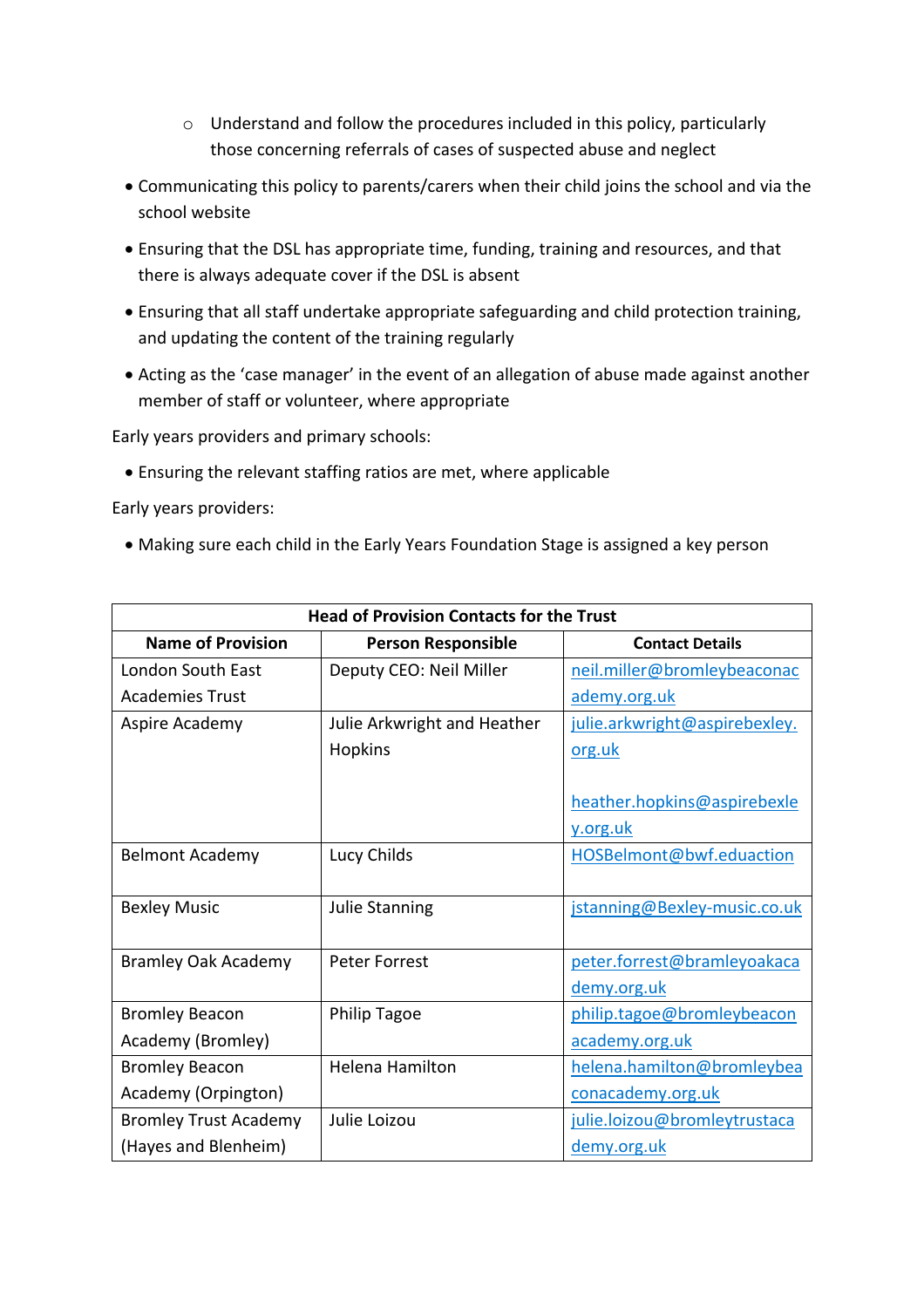| <b>Bromley Trust Academy</b> | Rob Freeman      | rob.freeman@bromleytrustac |
|------------------------------|------------------|----------------------------|
| (Midfield)                   |                  | adademy.org.uk             |
| <b>Endeavour Academy</b>     | Margaret Rozario | head@endeavourbexley.org.u |
|                              |                  | K                          |
| <b>Horizons Academy</b>      | Grant Monaghan   | head@horizonsbexley.org.uk |
|                              |                  |                            |
| Woodside Academy             | Kathryn Freame   | hoswoodside@bwf.education  |
|                              |                  |                            |

## 2.3 The Role of the Trust and Provision Boards

The Trust and Provision Boards will:

- Facilitate a whole-school approach to safeguarding, ensuring that safeguarding and child protection are at the forefront and underpin all relevant aspects of process and policy development
- Evaluate and approve this policy at each review, ensuring it complies with the law, and hold the headteacher to account for its implementation
- Appoint a link trustee to monitor the effectiveness of this policy in conjunction with the Trust Board. The link trustee will not be a member of staff at the School.

The Chair of Board will act as the 'case manager' in the event that an allegation of abuse is made against the Deputy CEO.

All trustees will read Keeping Children Safe in Education in its entirety.

#### 2.4 The Role of the Trust

The Trust will supply support and guidance to the Head Teacher/Head of School and the DSL. The Group Head of Safeguarding can be consulted for advice and guidance but the decision-making regarding safeguarding remains at School level.

The Trust will also monitor the quality of safeguarding through regular audits and monitoring visits (See Appendix One).

| <b>Safeguarding Governor Links</b> |                             |                               |
|------------------------------------|-----------------------------|-------------------------------|
| <b>Name</b>                        | Role                        | <b>Contact Details</b>        |
| Denise James-Mason                 | Safeguarding Link Trustees  | <b>Contact the Governance</b> |
|                                    | for the Trust and Provision | Professional: Jennifer Pharo  |
| Janet Saunders                     | <b>Boards</b>               | jennifer.pharo@lsec.ac.uk     |
|                                    |                             |                               |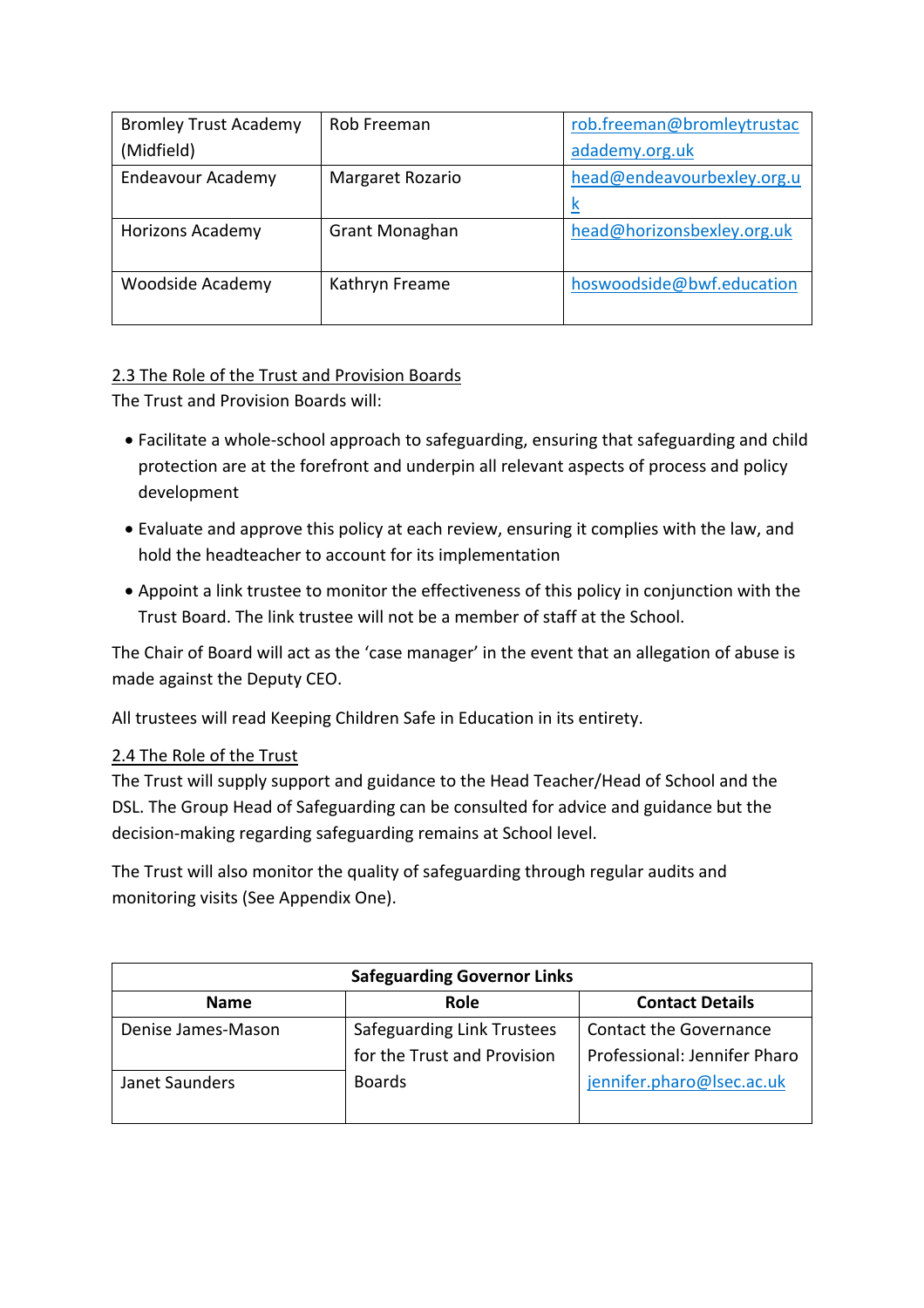## **3. Early Help**

In line with WTTSC 2018 the Trust supports the view that providing early help is more effective in promoting the welfare of children than reacting later. Early help means providing support as soon as a problem emerges, at any point in a child's life, from the foundation years through to the teenage years.

Effective early help relies upon local agencies working together to:

- identify children and families who would benefit from early help;
- undertake an assessment of the need for early help; and
- provide targeted early help services to address the assessed needs of a child and their family which focuses on activity to significantly improve the outcomes for the child. Local authorities, under section 10 of the Children Act 2004, have a responsibility to promote inter-agency cooperation to improve the welfare of children and it is stated that schools are an important partner for the local authorities in which they operate.

School staff are particularly well placed to be alert to the potentialneed for early help for a child or young person who:

- is disabled and has specific additional needs;
- has special educational needs;
- has a mental health need;
- is looked after or a young carer;
- is showing signs of engaging in anti-social or criminal behaviour;
- is frequently missing from care or home;
- is it risk of modern slavery, trafficking or exploitation;
- is at risk of being radicalised or exploited;
- is in a family circumstance presenting challenges for the child, such as substance abuse, adult mental health, domestic violence;
- has returned home to their family from care;
- is at risk of 'honour'-based abuse such as FGM or Forced Marriage;
- is a privately fostered child;
- is showing early signs of abuse and/or neglect; and
- is persistently absent from education, including persistent absences for part of the school day.

School staff have a responsibility to identify the symptoms and triggers of abuse and neglect, to share information and work together to give children/young people the help they need. Staff receive training to develop their knowledge and skills in this area.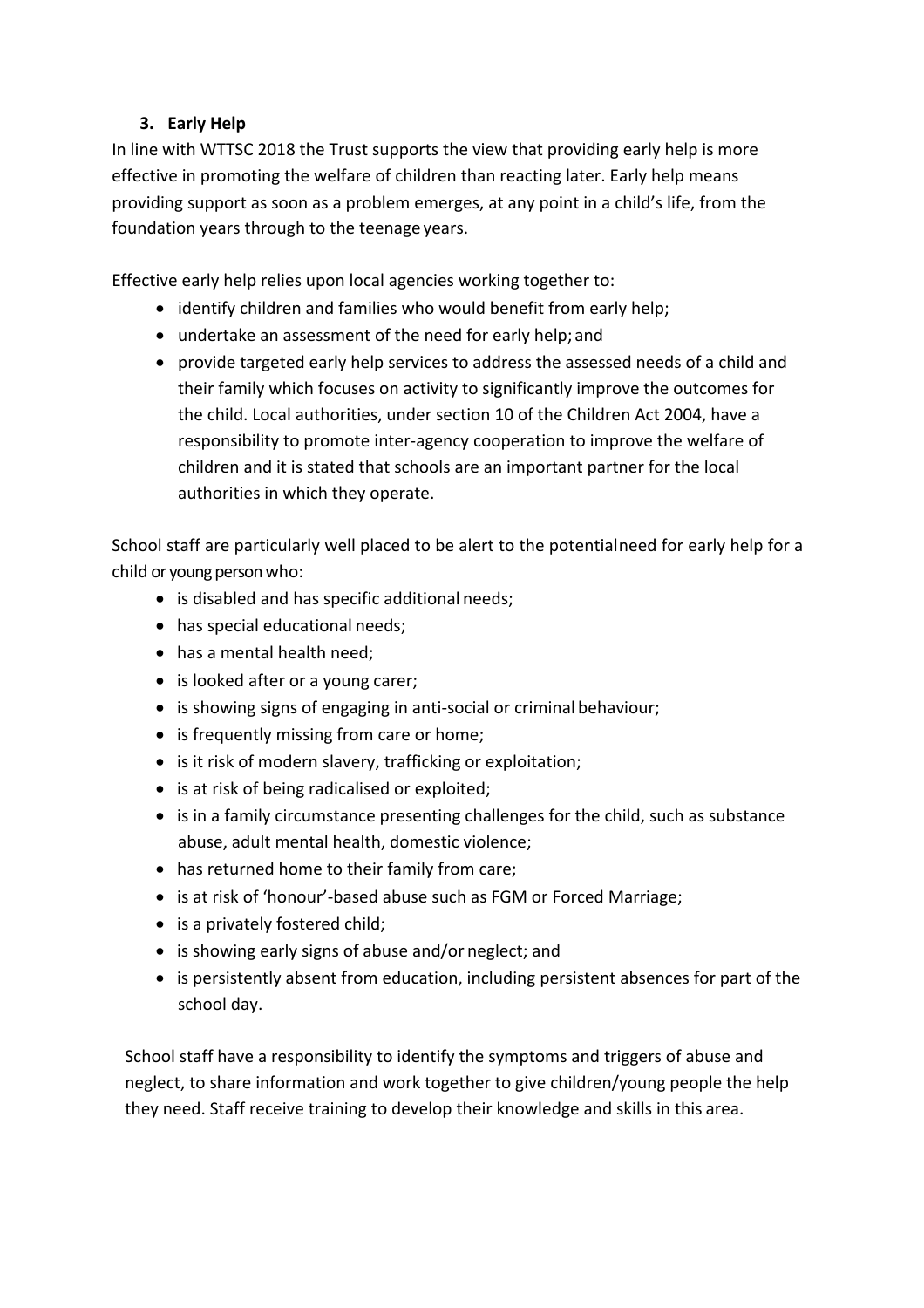Where staff identify a cause for concern they should discuss this with a DSL. The DSL will make a referral if this is appropriate with the local multi-agency safeguarding hub for the local authority area in which the child lives. Staff and students (where this is possible and appropriate) will be kept informed about the actions taken once the concerns are shared with the DSL. The local multi-agency threshold document for the local authority area where the school is going to make referral should be consulted.

If at any time it is considered that the child may be a child in need as defined in the Children Act 1989, or that the child has suffered significant harm or is likely to do so, a referral should be made immediately to local authority children's social care. This referral can be made by any professional.

A child in need is defined under section 17 of the Act as a child whose vulnerability is such that they are unlikely to reach or maintain a satisfactory level of health or development, ortheir health or development will be significantly impaired, without the provision of additional services. A child with a disability is a child in need.

## **4. Procedures for Manging Concerns and Disclosures**

#### 4.1 Suspicion of Harm

Safeguarding concerns often do not arise from a child disclosing but from a member of staff observing signs that there may be a concern. For example, this may be a change in behaviour, an unusual piece of writing or artwork or change in physical appearance.

In these circumstances staff should talk to the child, without asking leading questions, to ascertain if the child wants to share anything or if there is anything the school can help with.

Safeguarding concerns and any discussions with the child, including follow up actions, must be recorded on CPOMS and discussed with the DSL.

If the child does begin to reveal that they are being harmed staff should follow the advice in the section 'If a child discloses to you'.

## 4.2 Responding to Disclosures

School staff who have regular contact with pupils are well placed to observe significant changes in a child's behaviour, a failure to thrive, outward signs of abuse or behaviour which may indicate a risk of being drawn into terrorism or other concerns. In addition, children may choose to share their concerns with staff they feel they can trust and with whom they are comfortable.

Staff need to know how to respond sensitively to a child's concerns and who to approach for advice. Whilst School staff are not responsible for investigating abuse it is essential that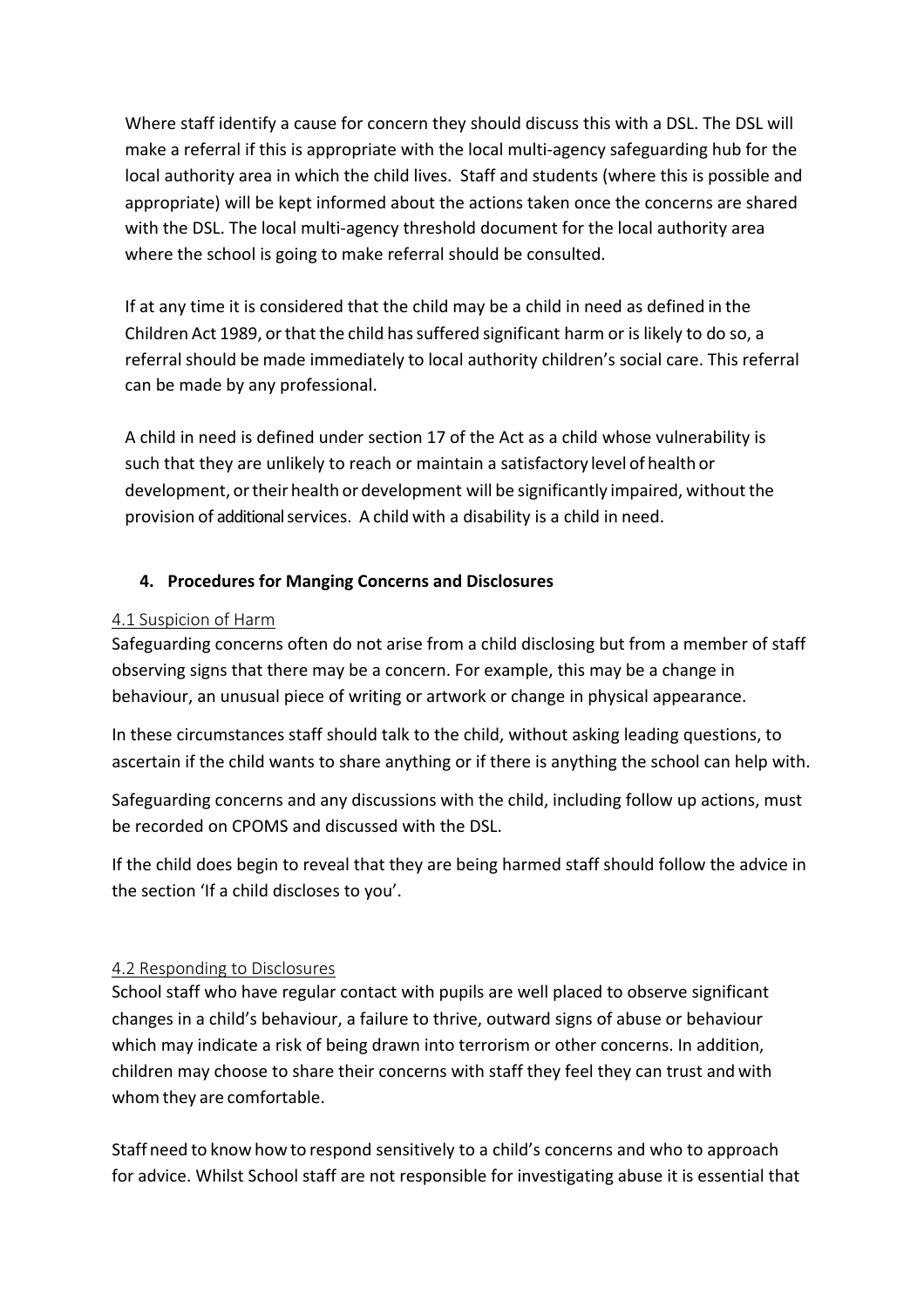any disclosures or suspicions of significant harm, allegations of abuse, or concerns over potential radicalisation, are acted on and treated seriously.

The School takes a holistic view of the welfare of its pupils and recognises that a wide range of contextual factors may be impacting on the wellbeing of a child. These are likely to include family circumstances, friendship groups, the presence of specific vulnerabilities (see Early Help), attendance and behaviour and learning differences. The DSL will consider the full picture in dealing with cases brought to their attention.

The following guidelines should be followed by **all** staff receiving a disclosure:

- Stay calm and reassure the child that s/he is right to tell someone of their concerns.
- **Do not promise confidentiality.** Be honest explain that you need to pass the information on and why while reassuring them that only the people who need to know will be told. The child can accompany you if s/he wishes.
- Allow the child to speak in their own way and at their own pace, avoid interrupting when they are recalling significant events.
- Do not be judgemental but make a professional assessment about the likelihood of harm occurring.
- Do not 'interview' the child; do not ask leading questions. Ask factual questions to gather as much information as possible and to create a full picture of what has happened so that this can be reported to a safeguarding officer. Use the 4W's – who, what, when, where to guide you.
- Only clarify what the child is trying to say and ascertain whether there are any immediate issues of safety for the them or any other children.
- **Notify the DSL** noting as accurately as possible what was said using the child's own words. Include the time, context and location of the disclosure.
- Do not investigate any suspicions, allegations or incidents of abuse, but report them within the hour (or as soon as practicable) to a DSL and record your concern on CPOMS.
- Do not contact the child's parents/carers. The DSL will seek advice from the local authority Children's Services, local Prevent Coordinator or other agency as appropriate.
- Where there is a concern that a child is experiencing, may already have experienced abuse or neglect, is suffering or is likely to suffer 'significant harm' the Designated Safeguarding Lead will refer immediately to Children's Social Care (CSC) at the appropriate local authority.
- Where there is concern of an immediate threat to life emergency services must be contacted immediately
- In exceptional circumstances, if the Designated Safeguarding Leads are not available advice should be sought from a member of the Senior Leadership Team, who will liaise with the required services as appropriate. All staff have a right and responsibility to refer concerns directly to CSC if necessary.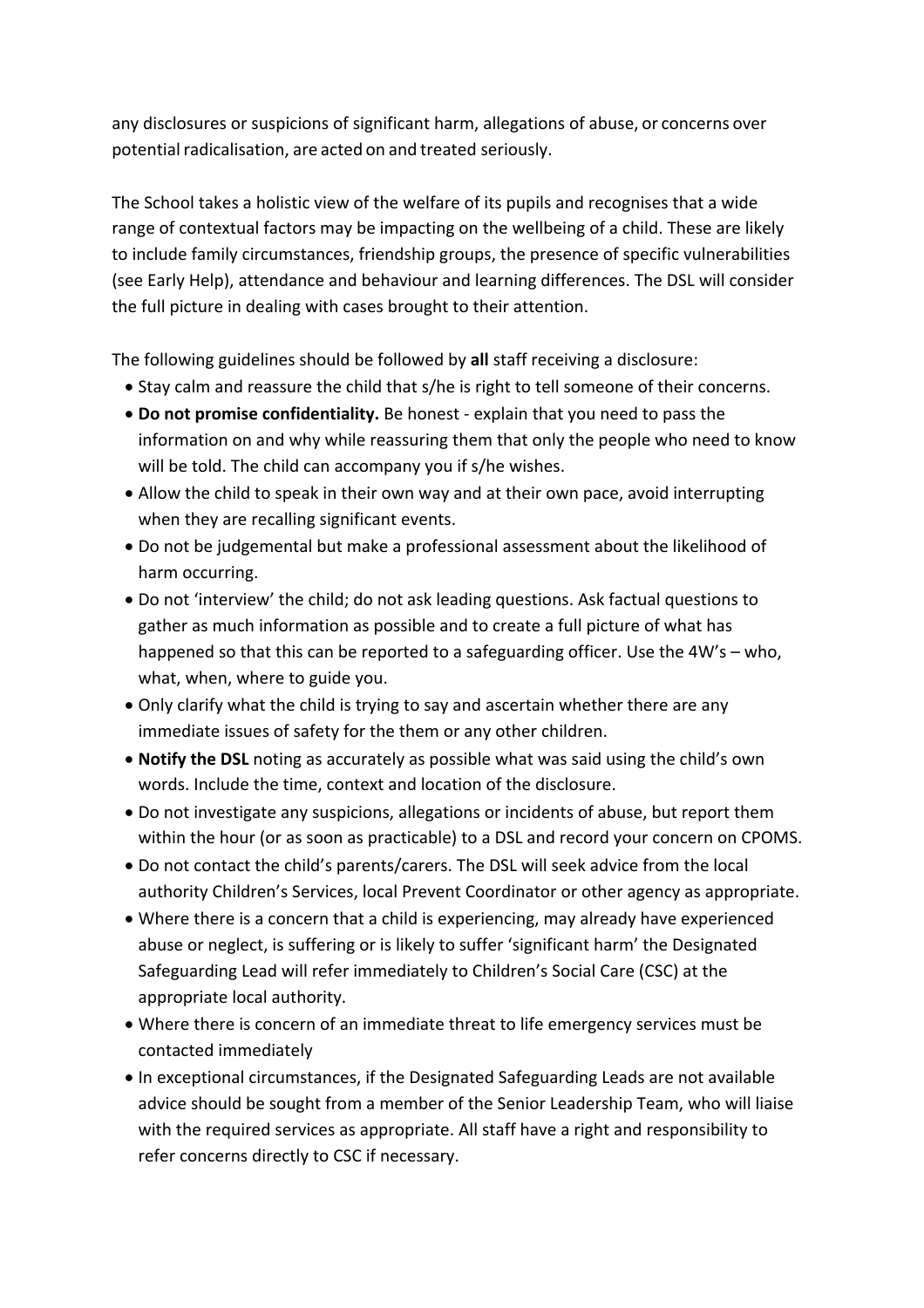#### 4.3 Notifying parents

The Designated Safeguarding Leads will normally seek to discuss any concerns about a child with their parents. This must be handled sensitively and the DSL will make contact with the parent in the event of a concern, suspicion or disclosure.

However, if the DSL believes that notifying parents could increase the risk to the child or exacerbate the problem, then advice will first be sought from children's social care.

## **5. Abuse and Safeguarding Concerns:**

#### 5.1 Indicators of Abuse

Physical signs define some types of abuse, for example, bruising, bleeding or broken bones resulting from physical or sexual abuse, or injuries sustained while a child has been inadequately supervised. The identification of physical signs is complicated, as children may go to great lengths to hide injuries, often because they are ashamed or embarrassed, or their abuser has threatened further violence or trauma if they 'tell'. It is also quite difficult for anyone without medical training to categorise injuries into accidental or deliberate with any degree of certainty. For these reasons it is vital that staff are also aware of the range of behavioural indicators of abuse and report any concerns to the DSL.

## **Staff are responsible for reporting their concerns to the DSL and should not investigate their concerns.**

A child who is being abused and/or neglected may:

- Have bruises, bleeding, burns, fractures, or other injuries,
- Show signs of pain or discomfort,
- Keep arms and legs covered, even in warm weather,
- Be concerned about changing for PE or swimming,
- Look unkempt and uncared for,
- § Change their eating habits,
- Have difficulty in making or sustaining friendships,
- § Appear fearful,
- Be reckless about their own or other's safety,
- § Self-harm,
- Frequently miss school or arrive late,
- § Show signs of not wanting to go home,
- Display a change in behaviour from quiet to aggressive, or happy-go-lucky to withdrawn,
- Challenge authority,
- § Become disinterested in their schoolwork,
- Be constantly tired or preoccupied,
- Be wary of physical contact,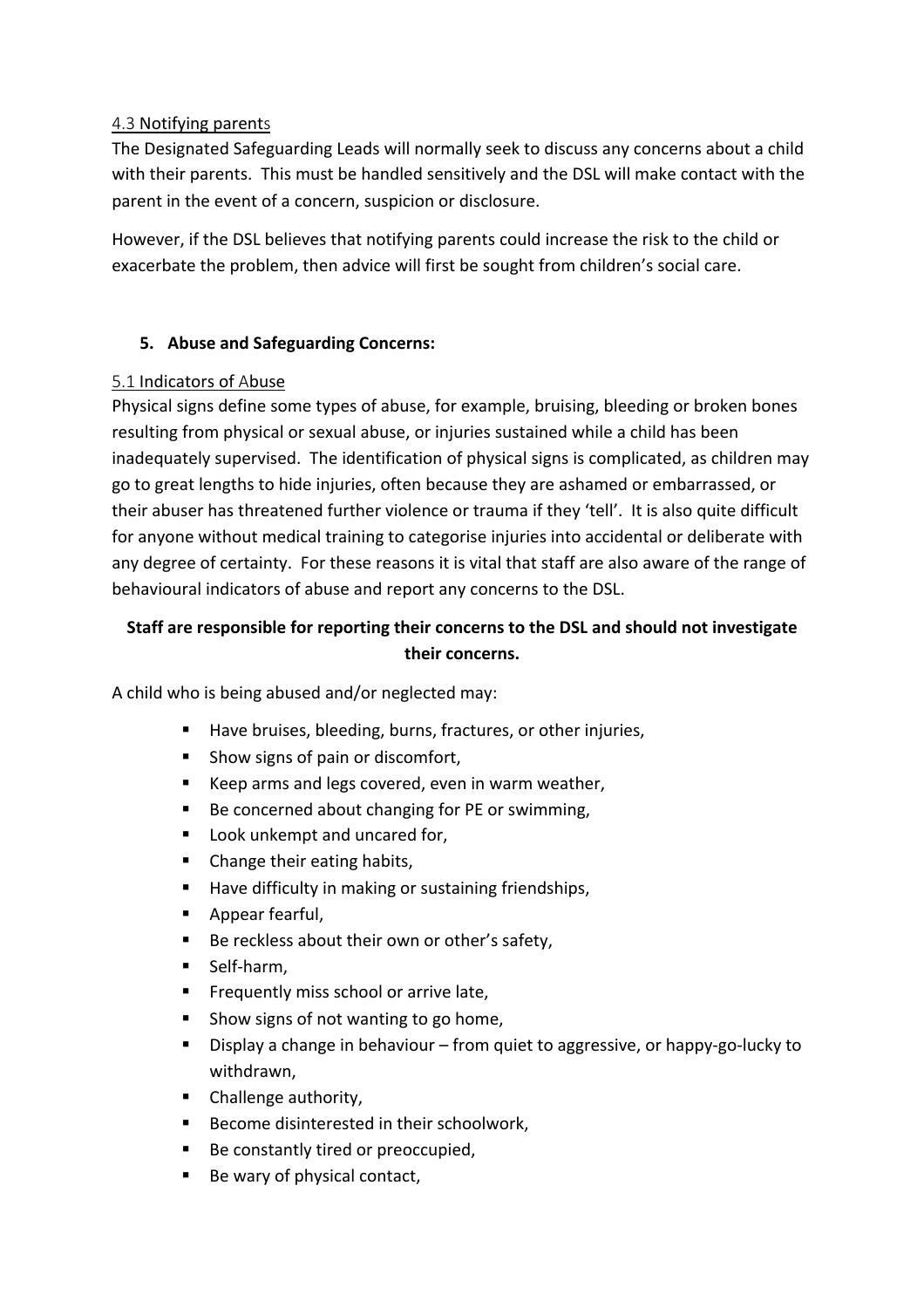- Be involved in, or particularly knowledgeable about drugs or alcohol, or,
- § Display sexual knowledge or behaviour beyond that normally expected for their age.

Individual indicators will rarely, in isolation, provide conclusive evidence of abuse. They should be viewed as part of a jigsaw, and each small piece of information will help the DSL to decide how to proceed. It is very important that all concerns are reported; 'absolute proof' is not needed that a child is at risk.

#### 5.2 Abuse

To ensure that all our children are protected from harm, we need to understand what types of behaviour constitute abuse and neglect.

Abuse and neglect are forms of maltreatment. Somebody may abuse or neglect a child by inflicting harm or by failing to act to prevent harm. Abuse can take place online or in conjunction online and in daily life.

All staff should be aware that safeguarding incidents and poor behaviours can be associated with factors outside the school and/or can occur between children outside of school. This links closely with contextual safeguarding and specific children being more at risk due circumstances that they live in.

There are four main categories of abuse: physical abuse, emotional abuse, sexual abuse and neglect.

#### 5.3 Physical Abuse

Physical abuse may involve hitting, shaking, throwing, poisoning, burning or scalding, drowning, suffocating or otherwise causing physical harm to a child. Physical harm may also be caused when a parent or carer fabricates the symptoms of, or deliberately induces illness in a child (this used to be called Munchausen's Syndrome by Proxy but is now more usually referred to as Fabricated or Induced Illness).

#### 5.4 Emotional Abuse

Emotional abuse is the persistent emotional maltreatment of a child, such as to cause severe and persistent adverse effects on the child's emotional development. It may involve conveying to children that they are worthless or unloved, inadequate or valued only for meeting the needs of another person. It may feature age, or developmentally, inappropriate expectations being imposed on children. These may include interactions that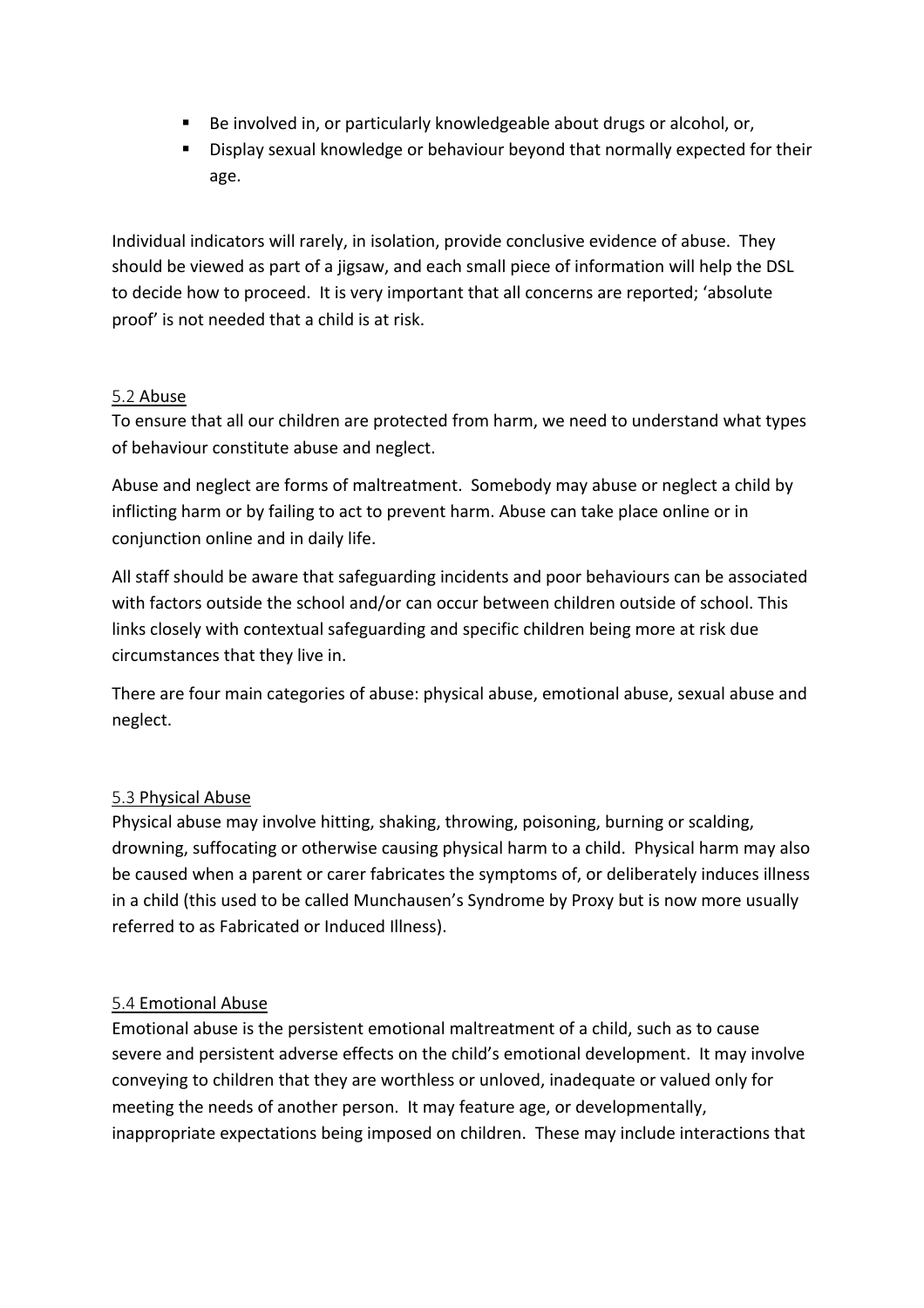are beyond the child's developmental capability, as well as overprotection and limitation of exploration and learning, or preventing the child participating in normal social interaction.

It may involve seeing or hearing the ill-treatment of another or may involve serious bullying, causing children frequently to feel frightened or in danger, or the exploitation or corruption of children.

Some level of emotional abuse is involved in all types of maltreatment of a child, although it may occur alone.

#### 5.5 Sexual Abuse

Sexual abuse involves forcing or enticing a child or young person to take part in sexual activities, including prostitution, whether or not the child is aware of what is happening. The activities may involve physical contact, including penetrative and non-penetrative acts. They may include non-contact activities, such as involving children in looking at, or in the production of, pornographic material or watching sexual activities, or encouraging children to behave in sexually inappropriate ways.

#### 5.6 Neglect

Neglect is the persistent failure to meet a child's basic physical and/or psychological needs, likely to result in the serious impairment of the child's health or development.

Neglect may occur during pregnancy as a result of maternal substance misuse. Once a child is born, neglect may involve a parent or carer failing to provide adequate food and clothing or shelter, including exclusion from home or abandonment; failing to protect a child from physical and emotional harm or danger; failure to ensure adequate supervision, including the use of inadequate care-takers; or the failure to ensure access to appropriate medical care or treatment.

It may also include neglect of, or unresponsiveness to, a child's basic emotional needs.

#### 5.7 Mental Health

All staff should be aware that mental health problems can, in some cases, be an indicator that a child has suffered or is at risk of suffering abuse, neglect or exploitation. Only appropriately trained professionals should attempt to make a diagnosis of mental health problems. School staff are well placed however to identify those whose behaviour suggests that they may be experiencing a mental health problem or at risk of developing one.

Where children have suffered abuse and neglect or any other potentially traumatic adverse childhood experiences, this can have a lasting impact throughout childhood, adolescence and into adulthood. It is vital that staff are aware of how these experiences can impact on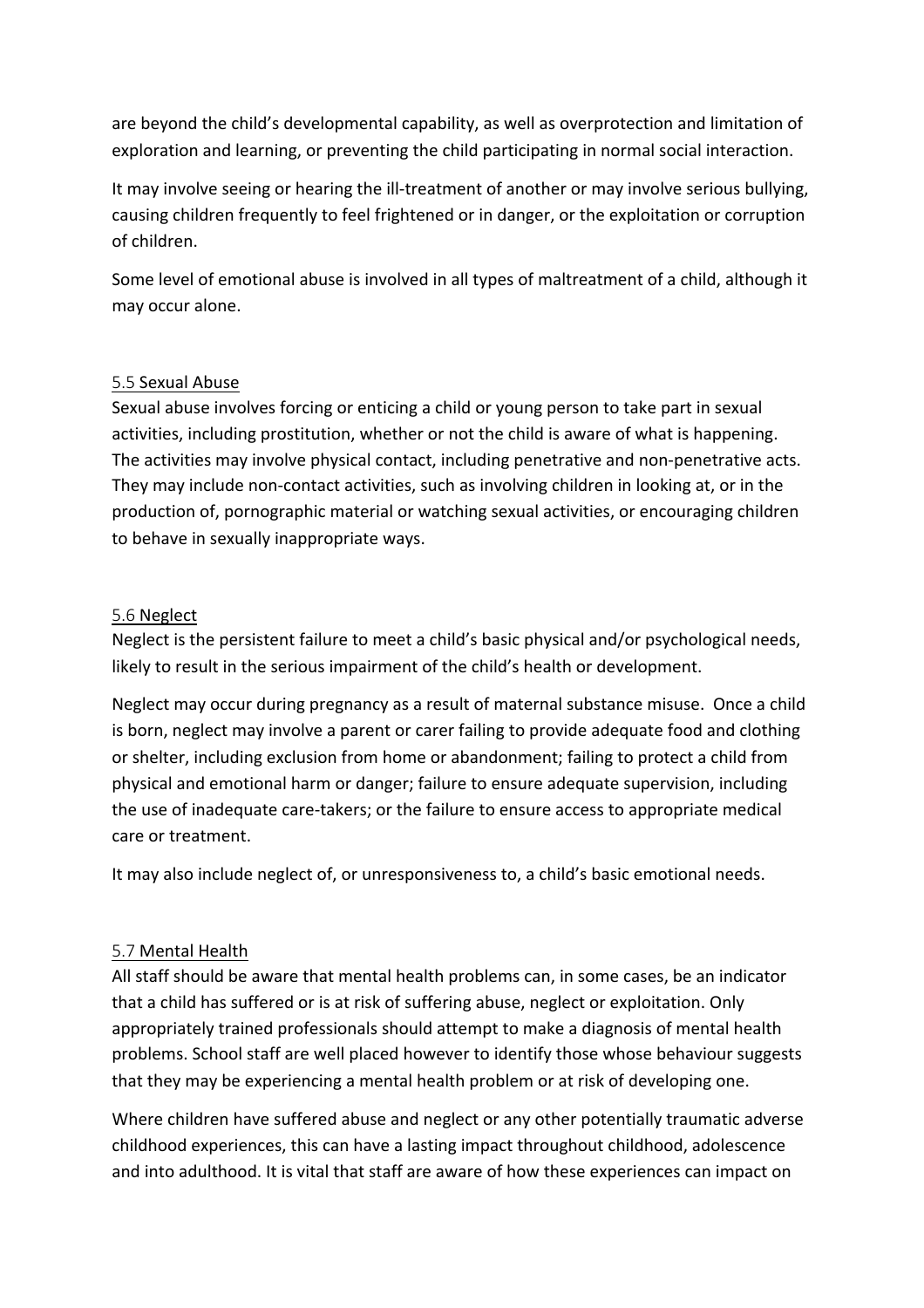mental health, behaviour and education. If staff have a mental health concern about a child that is also a safeguarding concern, immediate action should be taken, following normal procedures.

## 5.8 Child Criminal Exploitation (including County Lines)

Child criminal exploitation (CCE) is a form of abuse where an individual or group takes advantage of an imbalance of power to coerce, control, manipulate or deceive a child into criminal activity, in exchange for something the victim needs or wants, and/or for the financial or other advantage of the perpetrator or facilitator, and/or through violence or the threat of violence.

The abuse can be perpetrated by males or females, and children or adults. It can be a oneoff occurrence or a series of incidents over time and range from opportunistic to complex organised abuse.

The victim can be exploited even when the activity appears to be consensual. It does not always involve physical contact and can happen online. For example, young people may be forced to work in cannabis factories, coerced into moving drugs or money across the country (county lines), forced to shoplift or pickpocket, or to threaten other young people.

Indicators of CCE can include a child:

- Appearing with unexplained gifts or new possessions
- Associating with other young people involved in exploitation
- Suffering from changes in emotional wellbeing
- Misusing drugs and alcohol
- Going missing for periods of time or regularly coming home late
- Regularly missing school or education
- Not taking part in education

If a member of staff suspects CCE, they should discuss this with the DSL. The DSL will trigger the local safeguarding procedures, including a referral to the local authority's children's social care team and the police, if appropriate.

County Lines is a term used for gangs and organised criminal networks involved in exporting illegal drugs into one or more importing areas within the UK, using dedicated phone lines or other forms of deal line. They target vulnerable groups of children. The victims carry the drugs/ money and in return are offered, promised or given something in return – tangible such as cash, drugs or clothes or intangible such as status or protection. There is a direct link with CSE and CCE due to the imbalance of power. Victims can be coerced into county lines to prevent something negative happening to themselves or their family. The Government has now created a National Referral Mechanism (NRM) to support multi agency approach and unified approach by police forces.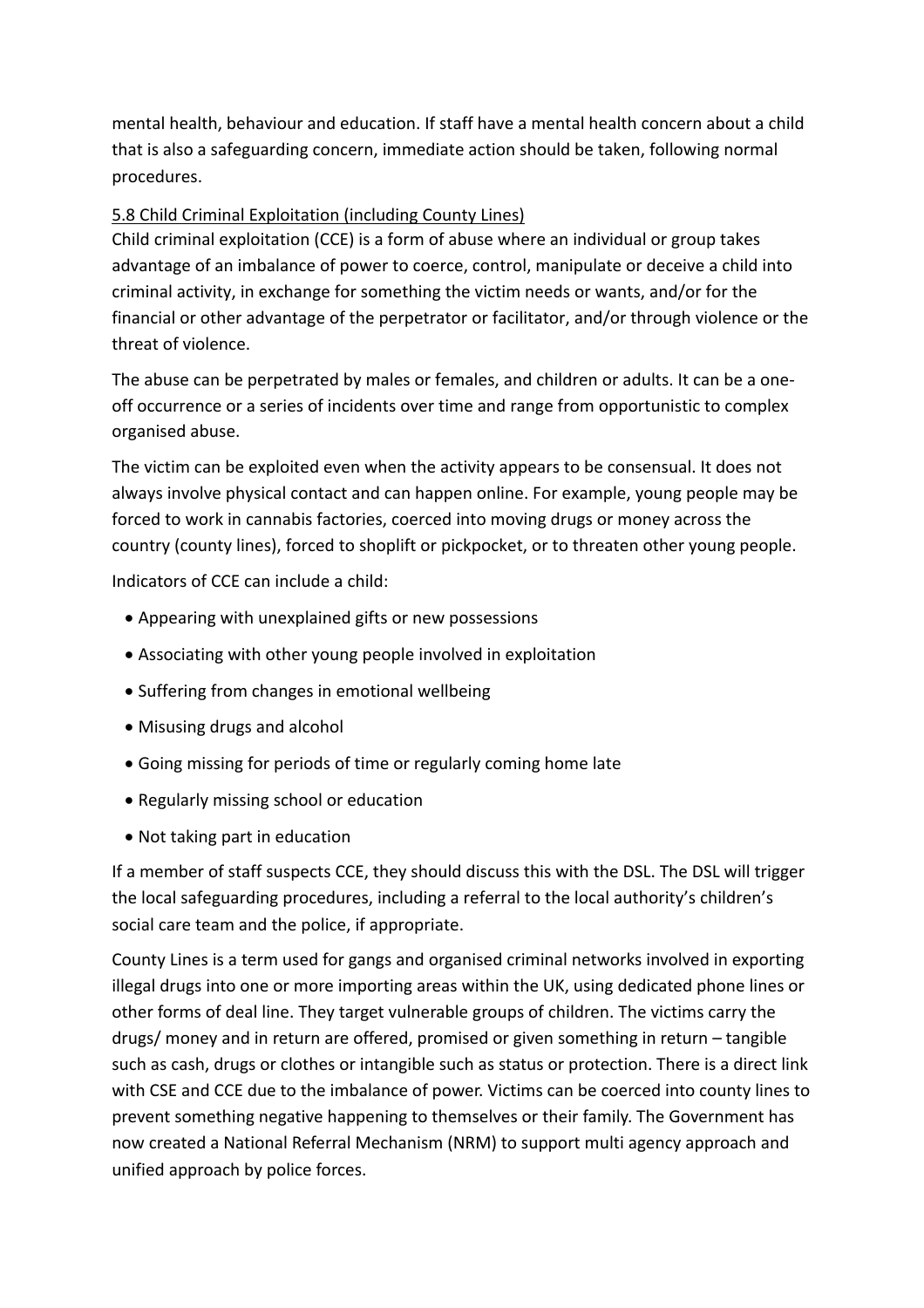#### 5.9 Child Sexual Exploitation

Child sexual exploitation (CSE) is a form of child sexual abuse where an individual or group takes advantage of an imbalance of power to coerce, manipulate or deceive a child into sexual activity, in exchange for something the victim needs or wants and/or for the financial advantage or increased status of the perpetrator or facilitator. It may, or may not, be accompanied by violence or threats of violence.

The abuse can be perpetrated by males or females, and children or adults. It can be a oneoff occurrence or a series of incidents over time and range from opportunistic to complex organised abuse.

The victim can be exploited even when the activity appears to be consensual. Children or young people who are being sexually exploited may not understand that they are being abused. They often trust their abuser and may be tricked into believing they are in a loving, consensual relationship.

CSE can include both physical contact (penetrative and non-penetrative acts) and noncontact sexual activity. It can also happen online. For example, young people may be persuaded or forced to share sexually explicit images of themselves, have sexual conversations by text, or take part in sexual activities using a webcam. CSE may also occur without the victim's immediate knowledge, for example through others copying videos or images.

In addition to the CCE indicators above, indicators of CSE can include a child:

- Having an older boyfriend or girlfriend
- Suffering from sexually transmitted infections or becoming pregnant

If a member of staff suspects CSE, they will discuss this with the DSL. The DSL will trigger the local safeguarding procedures, including a referral to the local authority's children's social care team and the police, if appropriate.

## 5.10 Children Missing from Education

All children, regardless of their circumstances, are entitled to a full-time education which is suitable to their age, ability, aptitude and any special educational needs they may have. Local authorities have a duty to establish, as far as it is possible to do so, the identity of children of compulsory school age who are missing education in their area.

A child going missing from education is a potential indicator of abuse or neglect. School staff should follow the school's procedures for dealing with children that go missing from education, particularly on repeat occasions, to help identify the risk of abuse and neglect, including sexual exploitation, and to help prevent the risks of their going missing in future.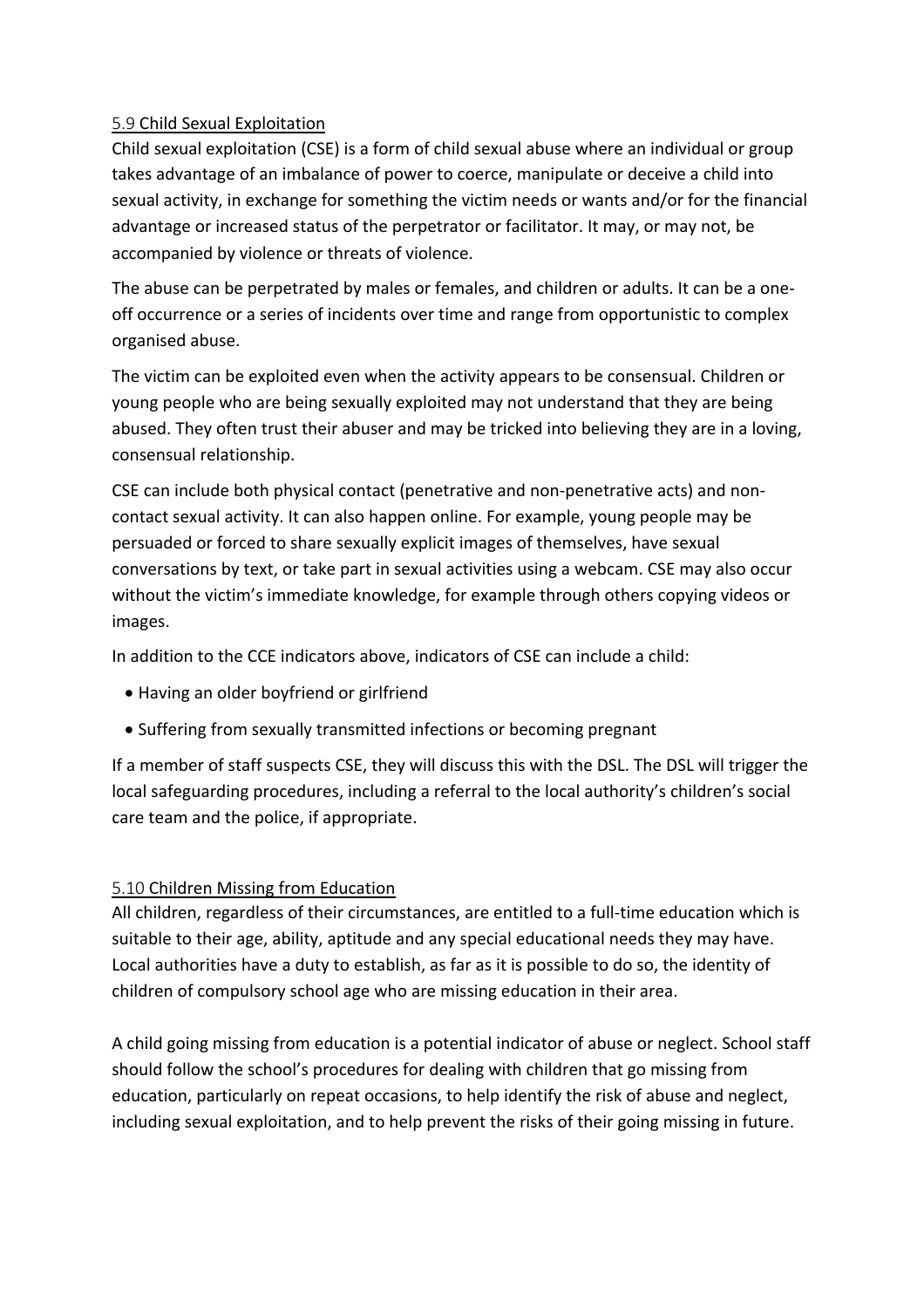It is essential that all staff are alert to signs to look out for and the individual triggers to be aware of when considering the risks of potential safeguarding concerns such as travelling to conflict zones, FGM, forced marriage and Child Criminal Exploitation.

The law requires all schools to have an admission register and an attendance register. All pupils must be placed on both registers.

All Trust Schools must inform their local authority of any pupil who is going to be deleted from the admission register following The Education (Pupil Registration) (England) (Amendment) Regulations 2016.

The local authority must be notified when a school is to delete a pupil from its register under the above circumstances. This should be done as soon as the grounds for deletion are met, but no later than deleting the pupil's name from the register. It is essential that schools comply with this duty, so that local authorities can, as part of their duty, identify children missing from education and follow up with any child who might be in danger of not receiving an education and who might be at risk of abuse or neglect.

All schools must inform the local authority of any pupil who fails to attend school regularly, or has been absent without the school's permission for a continuous period of 10 school days or more.

## 5.11 So Called 'Honour Based Abuse' (HBA)

These encompass incidents or crimes which have been committed to protect or defend the honour of the family and/or community and includes FGM, forced marriages and practices such as breast ironing. This type of abuse often involves a wider network of family or community pressure and can include multiple perpetrators.

Any type of suspected HBA should be reported to the DSL and then local safeguarding procedures will be activated.

## 5.12 Female Genital Mutilation

Female Genital Mutilation (FGM) comprises all procedures involving partial or total removal of the external female genitalia or other injury to the female genital organs. It is illegal in the UK and a form of child abuse with long-lasting harmful consequences. Professionals in all agencies, and individuals and groups in relevant communities, need to be alert to the possibility of a girl being at risk of FGM, or already having suffered FGM.

As part of our RSE curriculum, FGM and other harmful practices, including forced marriage and honour based abuse will be covered. The school will ensure that students are taught the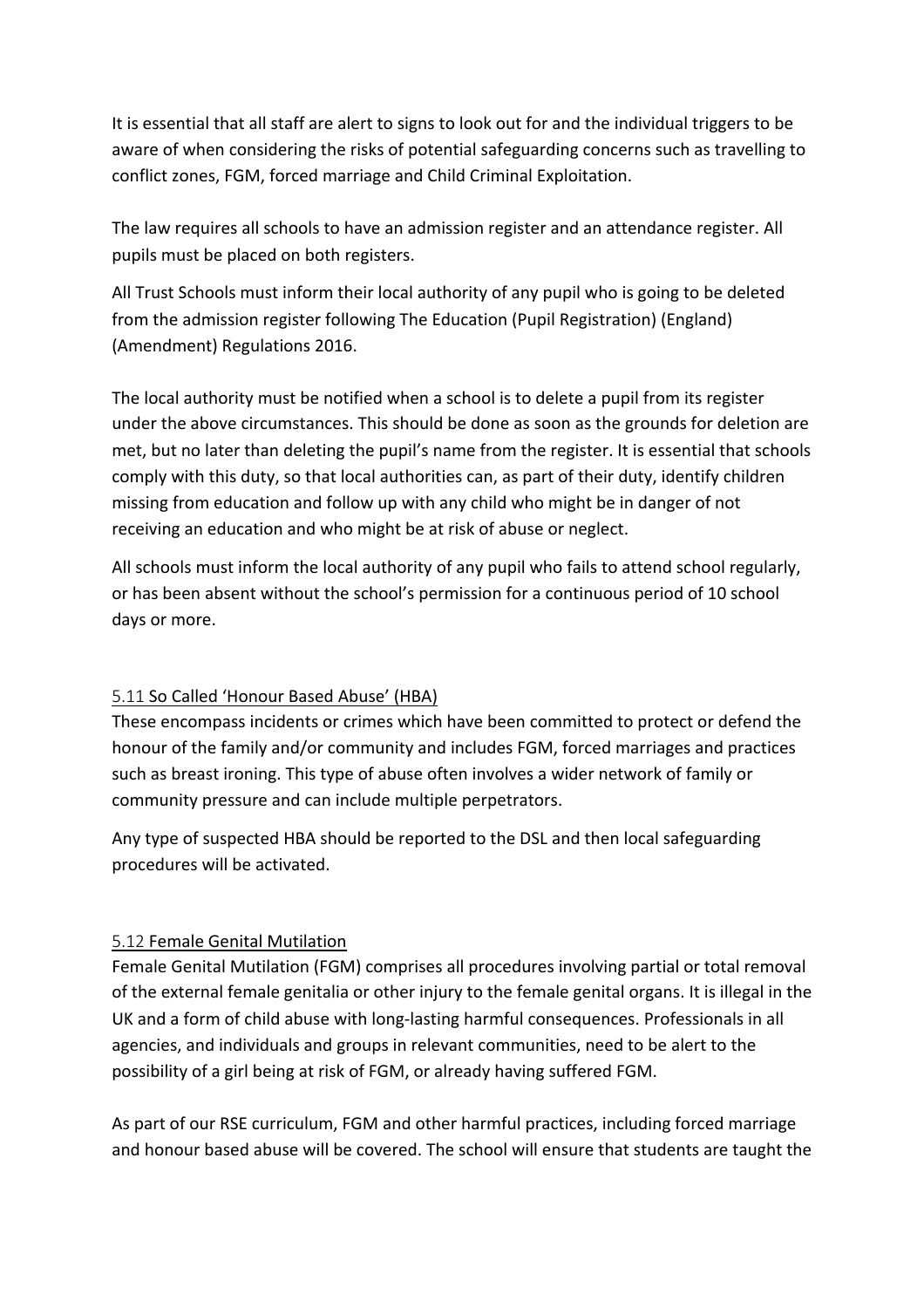concepts of, and laws relating to forced marriage, honour-based violence and FGM, and how these can affect current and future relationships.

#### Actions

If staff have a concern regarding a girl that might be at risk of FGM they should inform the DSL. Since 31 October 2015 there has been a mandatory reporting duty placed on teachers that requires a different approach where FGM has taken place (see following section).

#### Mandatory Reporting

Section 5B of the Female Genital Mutilation Act 2003 (as inserted by section 74 of the Serious Crime Act 2015) places a statutory duty upon teachers, along with social workers and healthcare professionals, to report to the police where they discover (either through disclosure by the victim or visual evidence) that FGM appears to have been carried out on a girl under 18. Those failing to report such cases will face disciplinary sanctions. It will be rare for teachers to see visual evidence, and they should not be examining pupils, but the same definition of what is meant by "to discover that an act of FGM appears to have been carried out" is used for all professionals to whom this mandatory reporting duty applies.

Teachers must personally report to the police cases where they discover that an act of FGM appears to have been carried out. Unless the teacher has a good reason not to, they should still consider and discuss any such case with the school's designated safeguarding lead and involve children's social care as appropriate.

## 5.13 Forced marriage

Forcing a person into marriage is a crime. A forced marriage is one entered into without the full and free consent of one or both parties and where violence, threats, or any other form of coercion is used to cause a person to enter into a marriage. Threats can be physical or emotional and psychological.

If a member of staff suspects that a pupil is being forced into marriage, they will speak to the pupil about their concerns in a secure and private place. They will then report this to the DSL.

The DSL will:

- Speak to the pupil about the concerns in a secure and private place
- Refer the case to the local authority's designated officer
- Seek advice from the Forced Marriage Unit on 020 7008 0151 or fmu@fco.gov.uk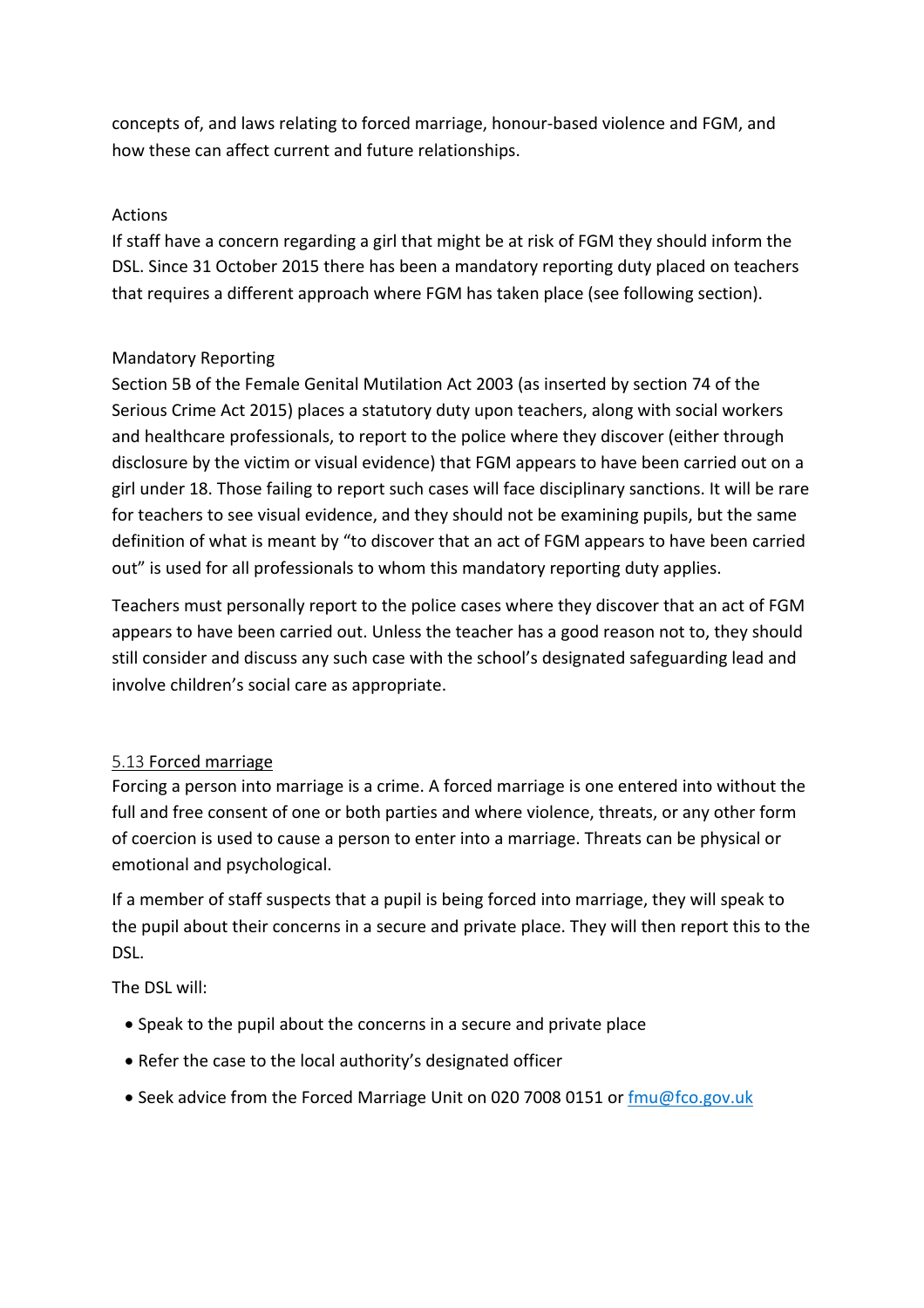#### 5.14 Domestic Violence

All children can witness and be adversely affected by domestic abuse in the context of their home life where domestic abuse occurs between family members. Exposure to domestic abuse and/ or violence can have serious, long lasting emotional and psychological impact on children.

Operation Encompass allows police and schools to work together to provide emotional and practical help to children. Police will inform a key person at school if they have attended an incident of domestic violence/ abuse. This will allow the school to provide essential support for the child.

#### 5.15 Peer on Peer Abuse

Peer-on-peer abuse is when children abuse other children. This type of abuse can take place inside and outside of school and online.

Peer-on-peer abuse is most likely to include, but may not be limited to:

- Bullying (including cyber-bullying, prejudice-based and discriminatory bullying)
- Abuse in intimate personal relationships between peers
- Physical abuse such as hitting, kicking, shaking, biting, hair pulling, or otherwise causing physical harm (this may include an online element which facilitates, threatens and/or encourages physical abuse)
- Sexual violence, such as rape, assault by penetration and sexual assault (this may include an online element which facilitates, threatens and/or encourages sexual violence)
- Sexual harassment, such as sexual comments, remarks, jokes and online sexual harassment, which may be standalone or part of a broader pattern of abuse
- Causing someone to engage in sexual activity without consent, such as forcing someone to strip, touch themselves sexually, or to engage in sexual activity with a third party
- Consensual and non-consensual sharing of nudes and semi nudes images and/or videos (also known as sexting or youth produced sexual imagery)
- Upskirting, which typically involves taking a picture under a person's clothing without their permission, with the intention of viewing their genitals or buttocks to obtain sexual gratification, or cause the victim humiliation, distress or alarm
- Initiation/hazing type violence and rituals (this could include activities involving harassment, abuse or humiliation used as a way of initiating a person into a group and may also include an online element)

Where children abuse their peers online, this can take the form of, for example, abusive, harassing, and misogynistic messages; the non-consensual sharing of indecent images,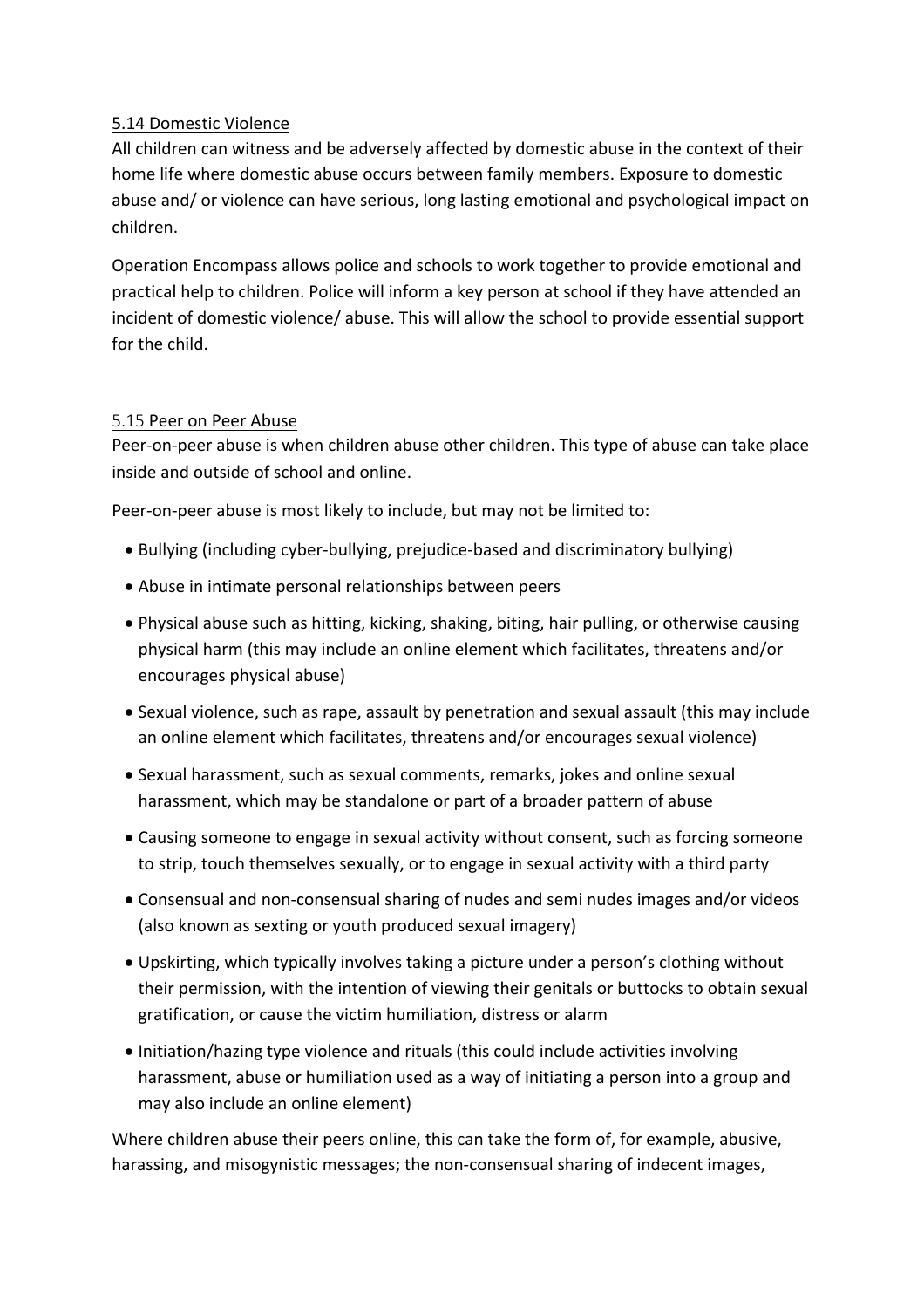especially around chat groups; and the sharing of abusive images and pornography, to those who don't want to receive such content.

#### 5.16 Sexual Violence and Harassment

Sexual violence and sexual harassment can occur:

- Between 2 children of any age and sex
- Through a group of children sexually assaulting or sexually harassing a single child or group of children
- Online and face to face (both physically and verbally)

Sexual violence and sexual harassment exist on a continuum and may overlap.

Children who are victims of sexual violence and sexual harassment will likely find the experience stressful and distressing. This will, in all likelihood, adversely affect their educational attainment and will be exacerbated if the alleged perpetrator(s) attends the same school.

If a victim reports an incident, it is essential that staff make sure they are reassured that they are being taken seriously and that they will be supported and kept safe. A victim should never be given the impression that they are creating a problem by reporting sexual violence or sexual harassment. Nor should a victim ever be made to feel ashamed for making a report.

Some groups are potentially more at risk. Evidence shows that girls, children with SEN and/or disabilities, and lesbian, gay, bisexual and transgender (LGBT) children are at greater risk.

Staff should be aware of the importance of:

- Challenging inappropriate behaviours
- Making clear that sexual violence and sexual harassment is not acceptable, will never be tolerated and is not an inevitable part of growing up
- Challenging physical behaviours (potentially criminal in nature), such as grabbing bottoms, breasts and genitalia, pulling down trousers, flicking bras and lifting up skirts. Dismissing or tolerating such behaviours risks normalising them.

Staff should refer to the Trust's Sexual Violence and Harassment Policy for more information.

#### 5.17 Serious Violence

Indicators which may signal that a child is at risk from, or involved with, serious violent crime may include:

• Increased absence from school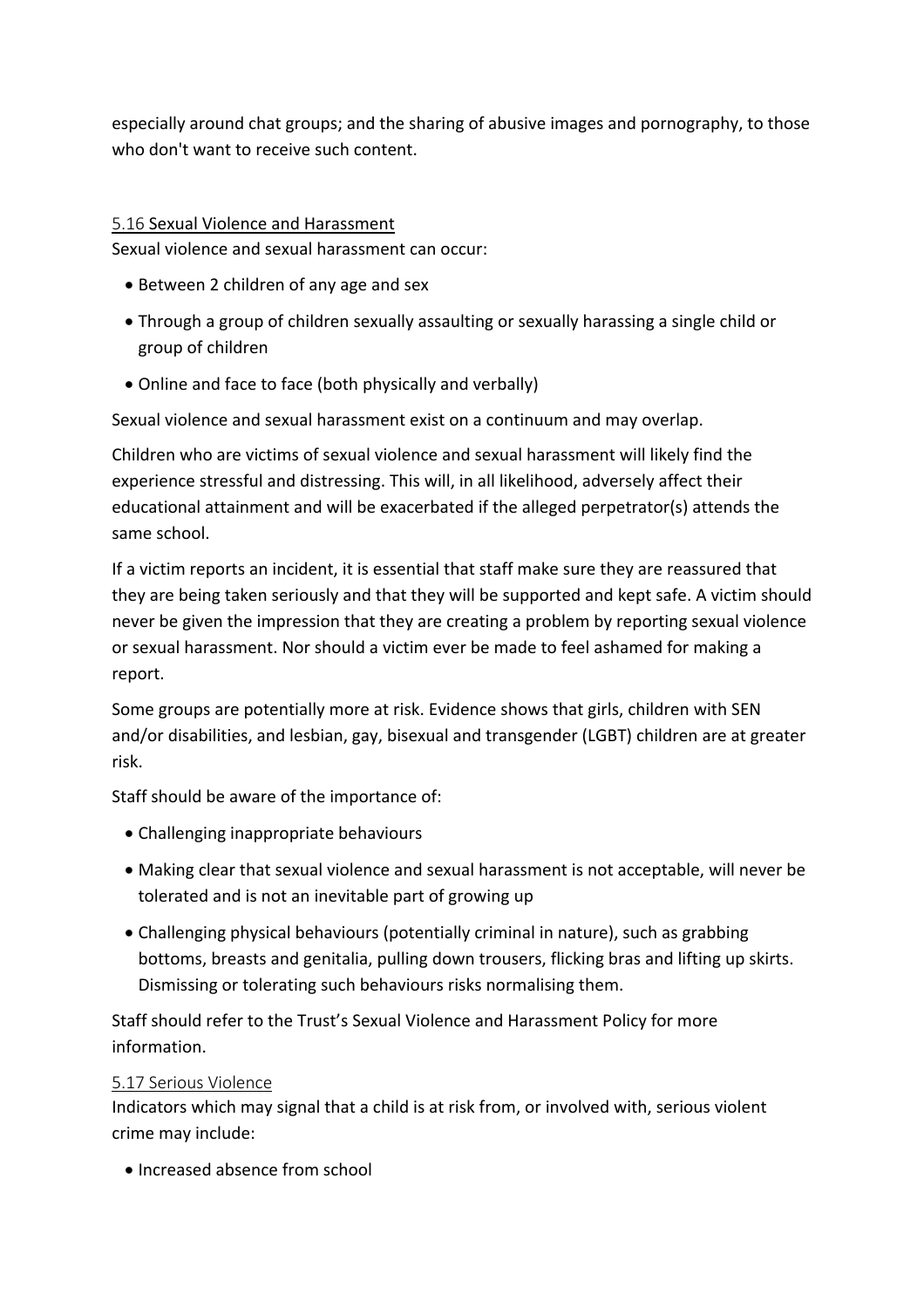- Change in friendships or relationships with older individuals or groups
- Significant decline in performance
- Signs of self-harm or a significant change in wellbeing
- Signs of assault or unexplained injuries
- Unexplained gifts or new possessions (this could indicate that the child has been approached by, or is involved with, individuals associated with criminal networks or gangs and may be at risk of criminal exploitation (see above)

Risk factors which increase the likelihood of involvement in serious violence include:

- Being male
- Having been frequently absent or permanently excluded from school
- Having experienced child maltreatment
- Having been involved in offending, such as theft or robbery

Staff will be aware of these indicators and risk factors. If a member of staff has a concern about a pupil being involved in, or at risk of, serious violence, they will report this to the DSL.

#### 5.18 Radicalisation and Extremism

Protecting children from the risk of radicalisation should be seen as part of schools' wider safeguarding duties, and is similar in nature to protecting children from other forms of harm and abuse. During the process of radicalisation it is possible to intervene to prevent vulnerable people being radicalised.

- Radicalisation refers to the process by which a person comes to support terrorism and extremist ideologies associated with terrorist groups
- Extremism is vocal or active opposition to fundamental British values, such as democracy, the rule of law, individual liberty, and mutual respect and tolerance of different faiths and beliefs. This also includes calling for the death of members of the armed forces
- Terrorism is an action that:
	- Endangers or causes serious violence to a person/people;
	- Causes serious damage to property; or
	- Seriously interferes or disrupts an electronic system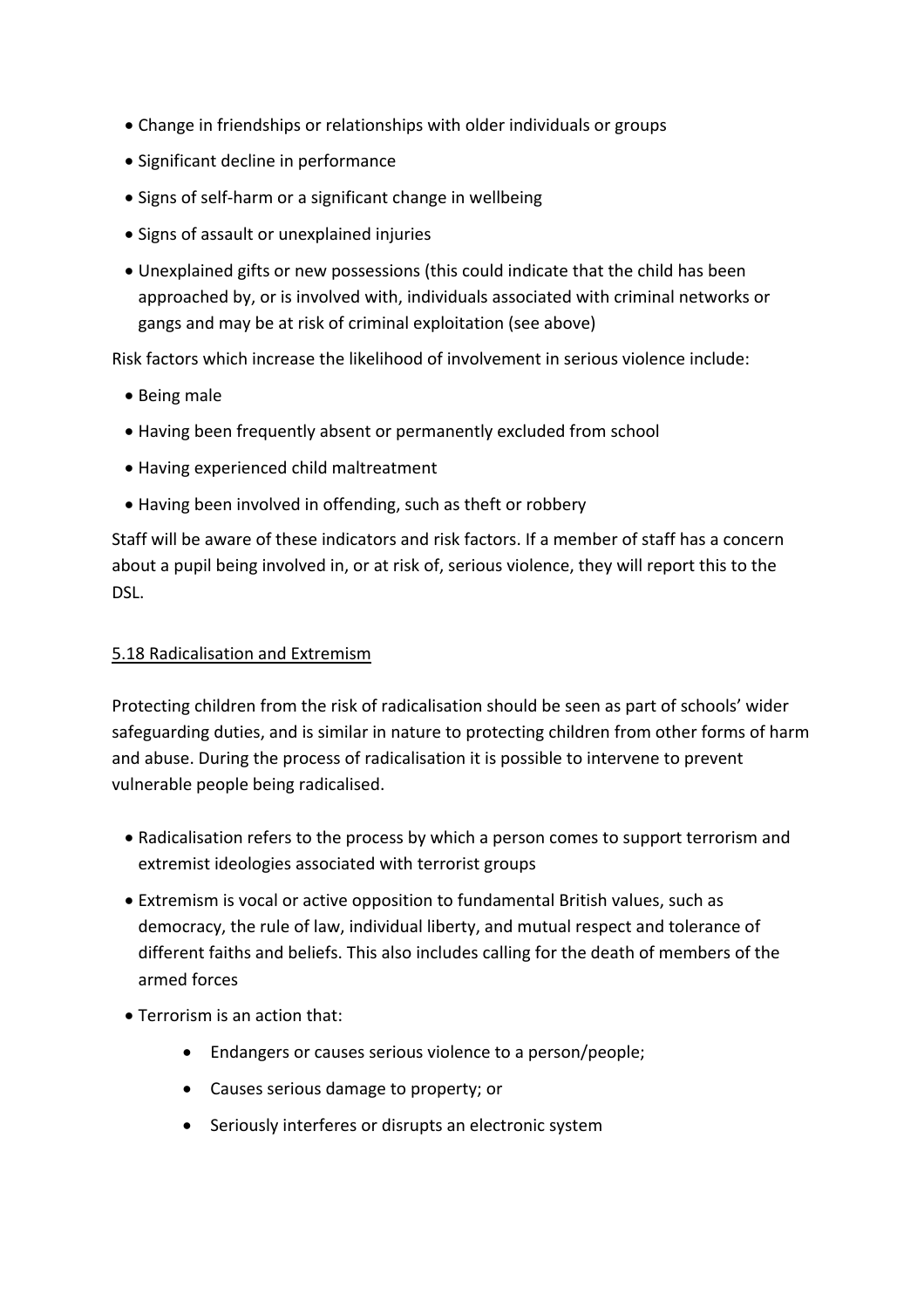The use or threat of terrorism must be designed to influence the government or to intimidate the public and is made for the purpose of advancing a political, religious or ideological cause.

The school has a duty to prevent children from being drawn into terrorism. The DSL will undertake Prevent awareness training and make sure that staff have access to appropriate training to equip them to identify children at risk.

The school will assess the risk of children being drawn into terrorism. This assessment will be based on an understanding of the potential risk in the local area, in collaboration with our local safeguarding partners and local police force.

There is no single way of identifying an individual who is likely to be susceptible to an extremist ideology. Radicalisation can occur quickly or over a long period.

Staff will be alert to changes in pupils' behaviour.

The government website Educate Against Hate and charity NSPCC say that signs that a pupil is being radicalised can include:

- Refusal to engage with, or becoming abusive to, peers who are different from themselves
- Becoming susceptible to conspiracy theories and feelings of persecution
- Changes in friendship groups and appearance
- Rejecting activities they used to enjoy
- Converting to a new religion
- Isolating themselves from family and friends
- Talking as if from a scripted speech
- An unwillingness or inability to discuss their views
- A sudden disrespectful attitude towards others
- Increased levels of anger
- Increased secretiveness, especially around internet use
- Expressions of sympathy for extremist ideologies and groups, or justification of their actions
- Accessing extremist material online, including on Facebook or Twitter
- Possessing extremist literature
- Being in contact with extremist recruiters and joining, or seeking to join, extremist organisations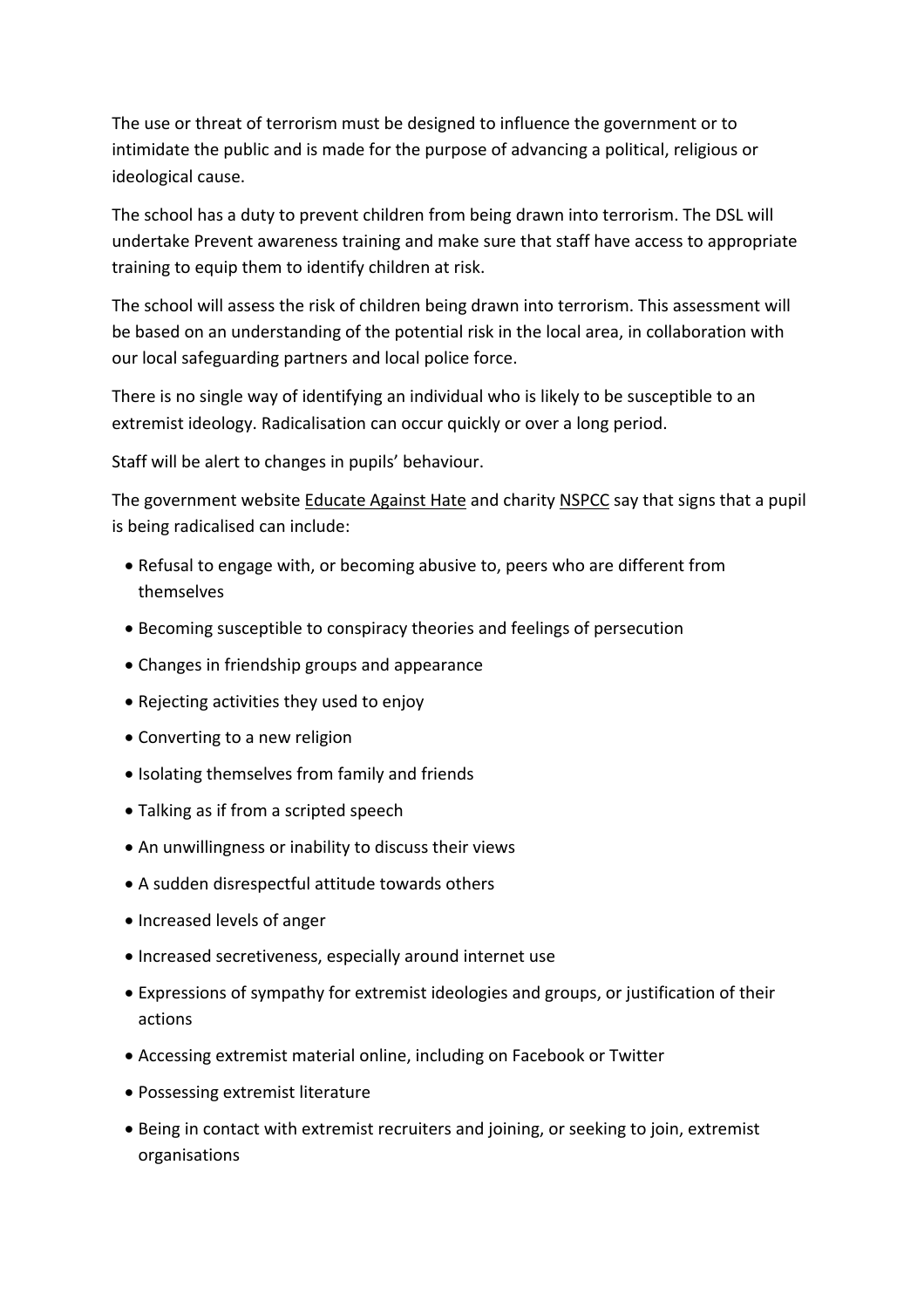Children who are at risk of radicalisation may have low self-esteem, or be victims of bullying or discrimination. It is important to note that these signs can also be part of normal teenage behaviour – staff should have confidence in their instincts and seek advice if something feels wrong.

If staff are concerned about a pupil they should discuss their concerns with the DSL and record on CPOMS.

Staff should always take action if they are worried.

Further information on the school's measures to prevent radicalisation is set out in the Preventing Extremism and Radicalisation Policy.

## 5.19 The Impact of Abuse

The impact of child abuse should not be underestimated. Many children do recover well and go on to lead healthy, happy and productive lives, although most adult survivors agree that the emotional scars remain, however well buried. For some children, full recovery is beyond their reach, and the rest of their childhood and their adulthood may be characterised by anxiety or depression, self-harm, eating disorders, alcohol and substance misuse, unequal and destructive relationships and long-term medical or psychiatric difficulties.

## 5.20 Responding to a Concern

Key points to remember for taking action are:

- § In an emergency where a child is in immediate danger or at risk of harm take the action necessary to help the child and inform the DSL and/or a member of SLT immediately.
- If your concern is not an emergency report your concern to the DSL before the end of the day.
- If the DSL/Deputy DSL is not available, ensure the information is shared with the most senior person in the school that day and ensure action is taken to report the concern to children's social care (if applicable).
- Do not start your own investigation.
- Share information on a need-to-know basis only do not discuss the issue with colleagues, friends or family.
- Write up your concern on CPOMS including factual information only
- Seek support for yourself if you are distressed.

## 5.21 Referrals to Children's Social Care

The DSL will make a referral to children's social care, in line with local reporting arrangements and thresholds, if it is believed that a child is suffering or is at risk of suffering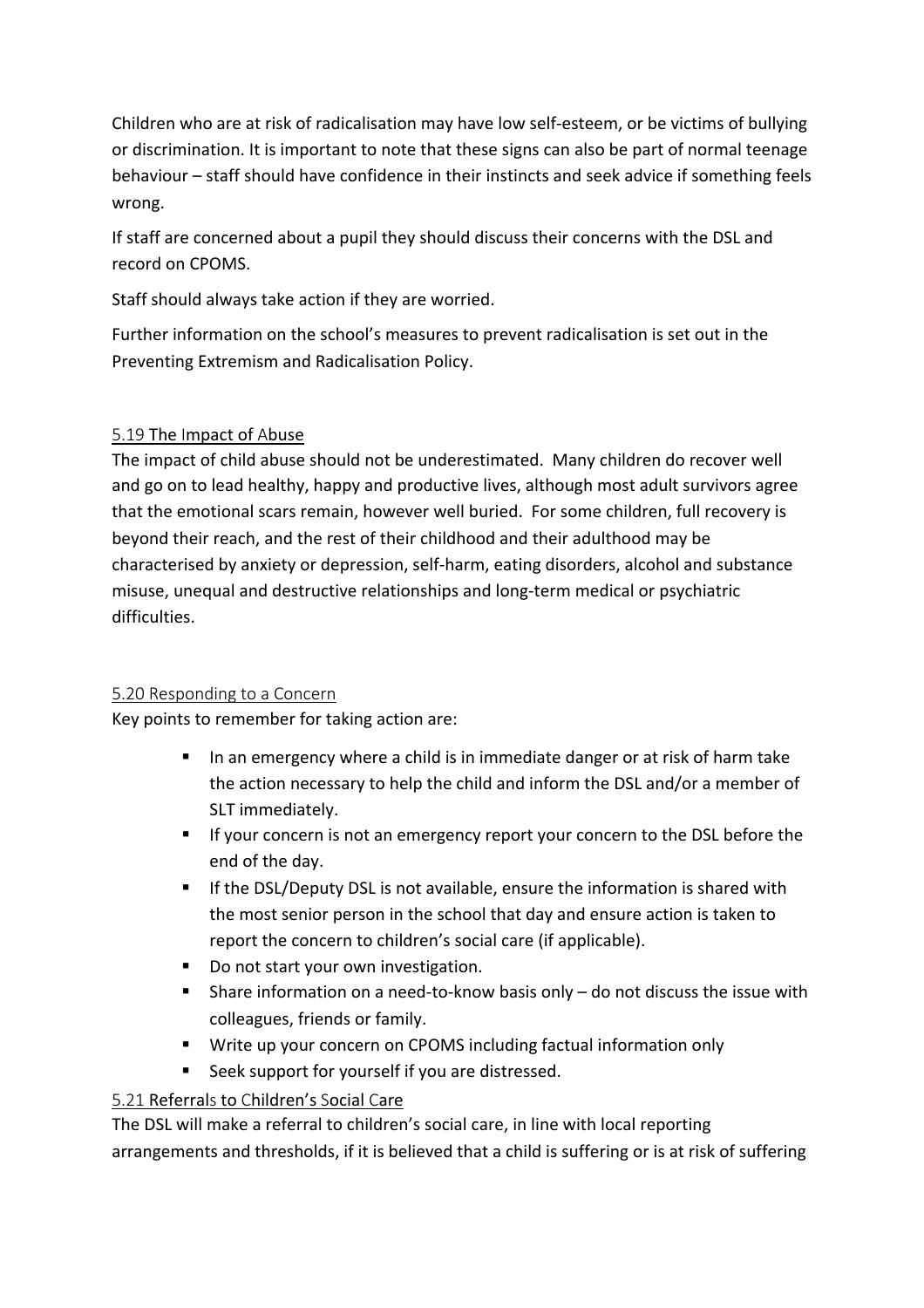significant harm. The child (subject to their age and understanding) and the parents will be told that a referral is being made, unless to do so would increase the risk to the child.

#### 5.22 Reporting Directly to Children's Social Care

Staff should follow the reporting procedures outlined in this policy.

However, they may also share information directly with children's social care, police or the NSPCC if:

- The situation is an emergency and the designated senior person, their deputy, and the Head Teacher are unavailable.
- They are convinced that a direct report is the only way to ensure the child's safety.

#### **6. Online Safety**

We recognise the importance of safeguarding children from potentially harmful and inappropriate online material, and we understand that technology is a significant component in many safeguarding and wellbeing issues.

To address this, our school aims to:

- Have robust processes in place to ensure the online safety of pupils, staff, volunteers and governors
- Protect and educate the whole school community in its safe and responsible use of technology, including mobile and smart technology (which we refer to as 'mobile phones')
- Set clear guidelines for the use of mobile phones for the whole school community
- Establish clear mechanisms to identify, intervene in and escalate any incidents or concerns, where appropriate

The 4 key categories of risk

Our approach to online safety is based on addressing the following categories of risk:

- Content being exposed to illegal, inappropriate or harmful content, such as pornography, fake news, racism, misogyny, self-harm, suicide, anti-Semitism, radicalisation and extremism
- Contact being subjected to harmful online interaction with other users, such as peerto-peer pressure, commercial advertising and adults posing as children or young adults with the intention to groom or exploit them for sexual, criminal, financial or other purposes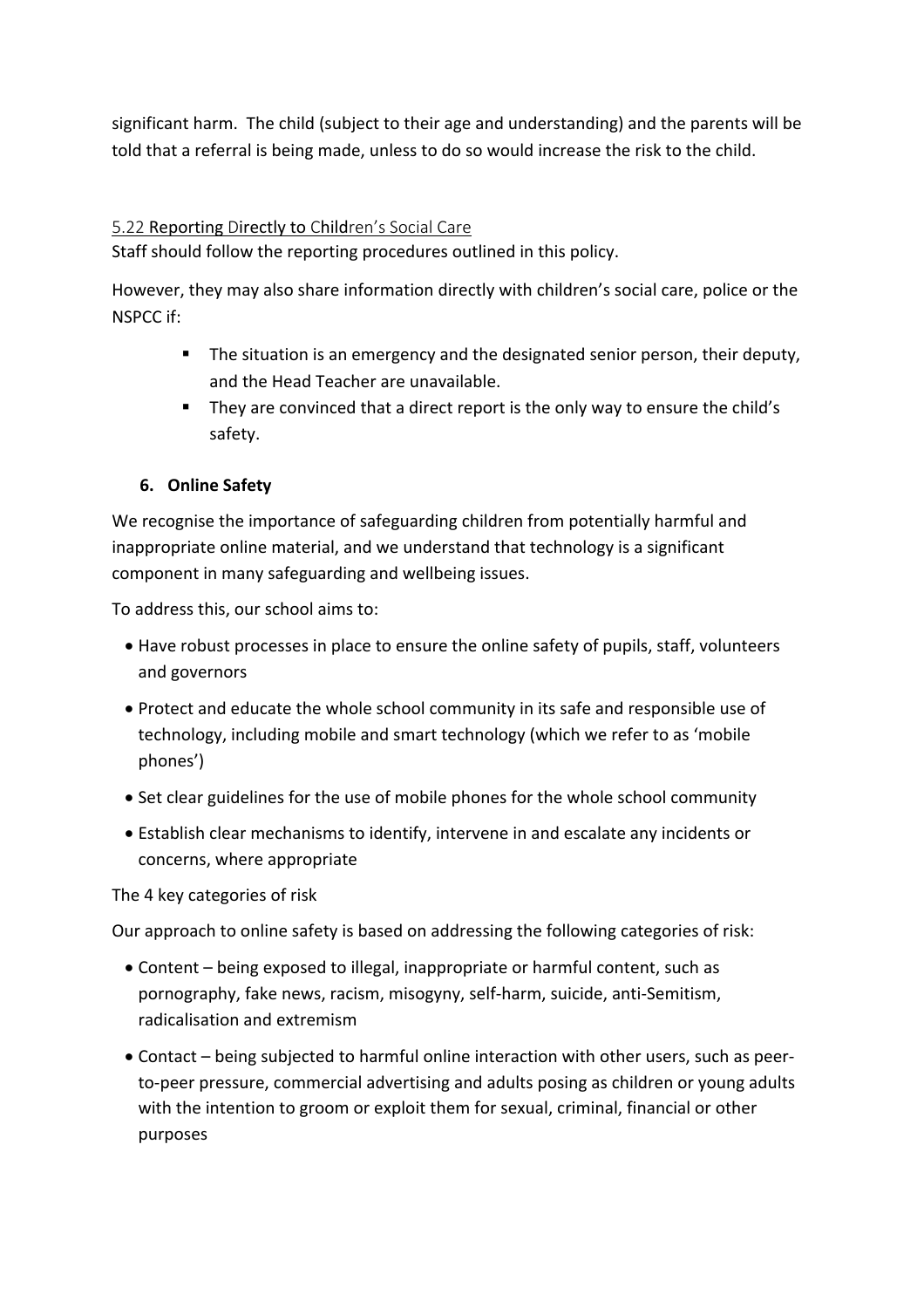- Conduct personal online behaviour that increases the likelihood of, or causes, harm, such as making, sending and receiving explicit images (e.g. consensual and nonconsensual sharing of nudes and semi-nudes and/or pornography), sharing other explicit images and online bullying; and
- Commerce risks such as online gambling, inappropriate advertising, phishing and/or financial scams

To meet our aims and address the risks above we will:

- Educate pupils about online safety as part of our curriculum. For example:
	- o The safe use of social media, the internet and technology
	- o Keeping personal information private
	- o How to recognise unacceptable behaviour online
	- o How to report any incidents of cyber-bullying, ensuring pupils are encouraged to do so, including where they are a witness rather than a victim
	- Train staff, as part of their induction, on safe internet use and online safeguarding issues including cyber-bullying and the risks of online radicalisation. All staff members will receive refresher training at least once each academic year
	- Educate parents/carers about online safety via our website, communications sent directly to them and during parents' evenings. We will also share clear procedures with them so they know how to raise concerns about online safety
	- Make sure staff are aware of any restrictions placed on them with regards to the use of their mobile phone and cameras, for example that:
		- o Staff are allowed to bring their personal phones to school for their own use, but will limit such use to non-contact time when pupils are not present
		- o Staff will not take pictures or recordings of pupils on their personal phones or cameras
	- Make all pupils, parents/carers, staff, volunteers and governors aware that they are expected to sign an agreement regarding the acceptable use of the internet in school, use of the school's ICT systems and use of their mobile and smart technology
	- Explain the sanctions we will use if a pupil is in breach of our policies on the acceptable use of the internet and mobile phones
	- Make sure all staff, pupils and parents/carers are aware that staff have the power to search pupils' phones, as set out in the DfE's guidance on searching, screening and confiscation
	- Put in place robust filtering and monitoring systems to limit children's exposure to the 4 key categories of risk (described above) from the school's IT systems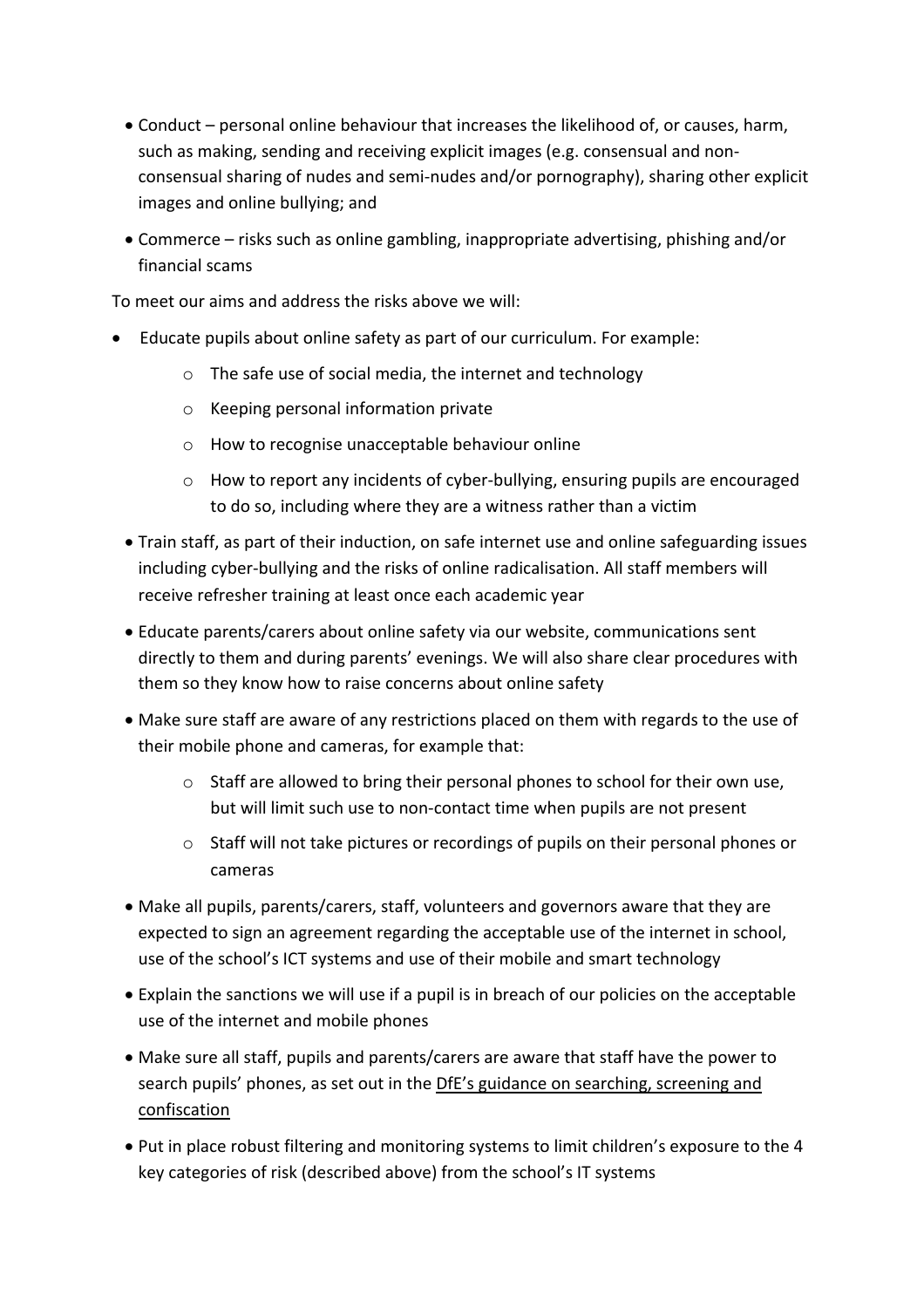This section summarises our approach to online safety and mobile phone use. For comprehensive details please view the Trust's e-safety policy.

## **7. Confidentiality, Sharing Information and Record Keeping**

All staff must understand that child protection issues warrant a high level of confidentiality, not only out of respect for the child, but also to ensure that being released into the public domain does not compromise evidence.

Staff should only discuss concerns with the designated person, Head of School/Headteacher, Group Executive Director of Safeguarding, Deputy CEO Trust or Chair of Trust Board (depending on who is the subject of the concern). That person will then decide who else needs to have the information and they will disseminate it on a 'need-to-know' basis.

Child protection information will be stored and handled in line with General Data Protection Regulation 2018 and Data Protection Act 1988. Information is:

- Processed for limited purposes.
- Adequate, relevant and not excessive.
- Accurate.
- Kept no longer than necessary.
- Processed in accordance with the data subject's rights.
- Secure.

Records are kept on a secure server CPOMS. All written records must be stored in a locked facility and information sent electronically must be password protected and made available to relevant individuals.

Every effort should be made to prevent unauthorised access and sensitive information should not be stored on laptop computers, which, by the nature of their portability, could be lost or stolen. No child protection information will be stored on portable media, such as a CD or flash drive. Child protection information will be stored separately from the child's 'school file' and the 'school file' will be 'tagged' to indicate that separate information is held.

Child protection records are normally exempt from the disclosure provisions of the Data Protection Act, which means that children and parents do not have an automatic right to see them. If any member of staff receives a subject information request from a child or parent to see child protection records, they should refer the request to the Head of School/Headteacher.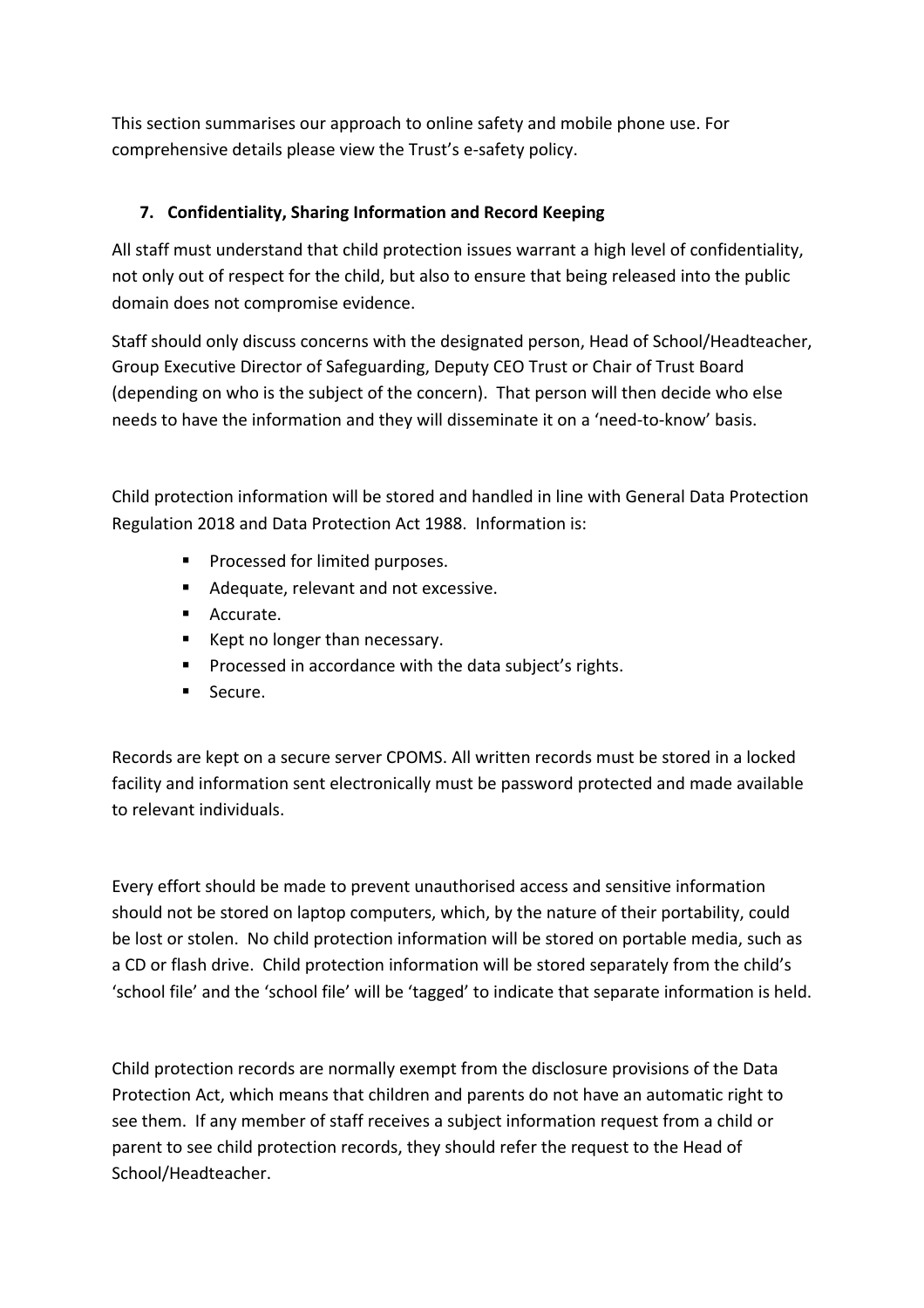The GDPR and Data Protection Act does not prevent school staff from sharing or withholding information with relevant agencies, where that information may help to protect a child.

The Trust's policy on confidentiality and information-sharing is available to parents and children on request.

It is also important to refer to DfE Guidance on Information Sharing (2015) and to Keeping Children Safe in Education 2021 Page 88 Paragraph 375 regarding Allegations Against Staff.

## 7.1 Record Keeping and Transferring Files

All concerns, discussions, decisions made and reasoning for decisions must be recorded on CPOMS/Behaviour Watch.

Records should include:

- A clear and comprehensive summary of the concern;
- Details of how the concern was followed up and resolved;
- A note of any action taken, decisions reached and outcome.

When a child transfers to a new school, either at the start of an academic year or mid-year, their child protection file must transfer to the new school within five working days. This should be transferred separately from their main pupil file, sent securely and confirmation of receipt obtained. The school must also consider if there is other information that should be shared prior to the transfer to help safeguard or support that can be put in place.

## **8. Children with a parent or close relative in prison or at risk of custodial sentence.**

The London South East Academies Trust is committed to support the children and young people who have a parent or close relative in prison and will:

- § Raise awareness of the needs of the pupils with a parent or close relative in prison.
- Secure the educational achievement and attendance of those pupils during their time in our school.
- Promote their social inclusion and equal opportunities within our school community.

The DSL or Deputy DSL for the relevant site will be appointed as 'Designated Person for Children of Prisoners' and their role will include: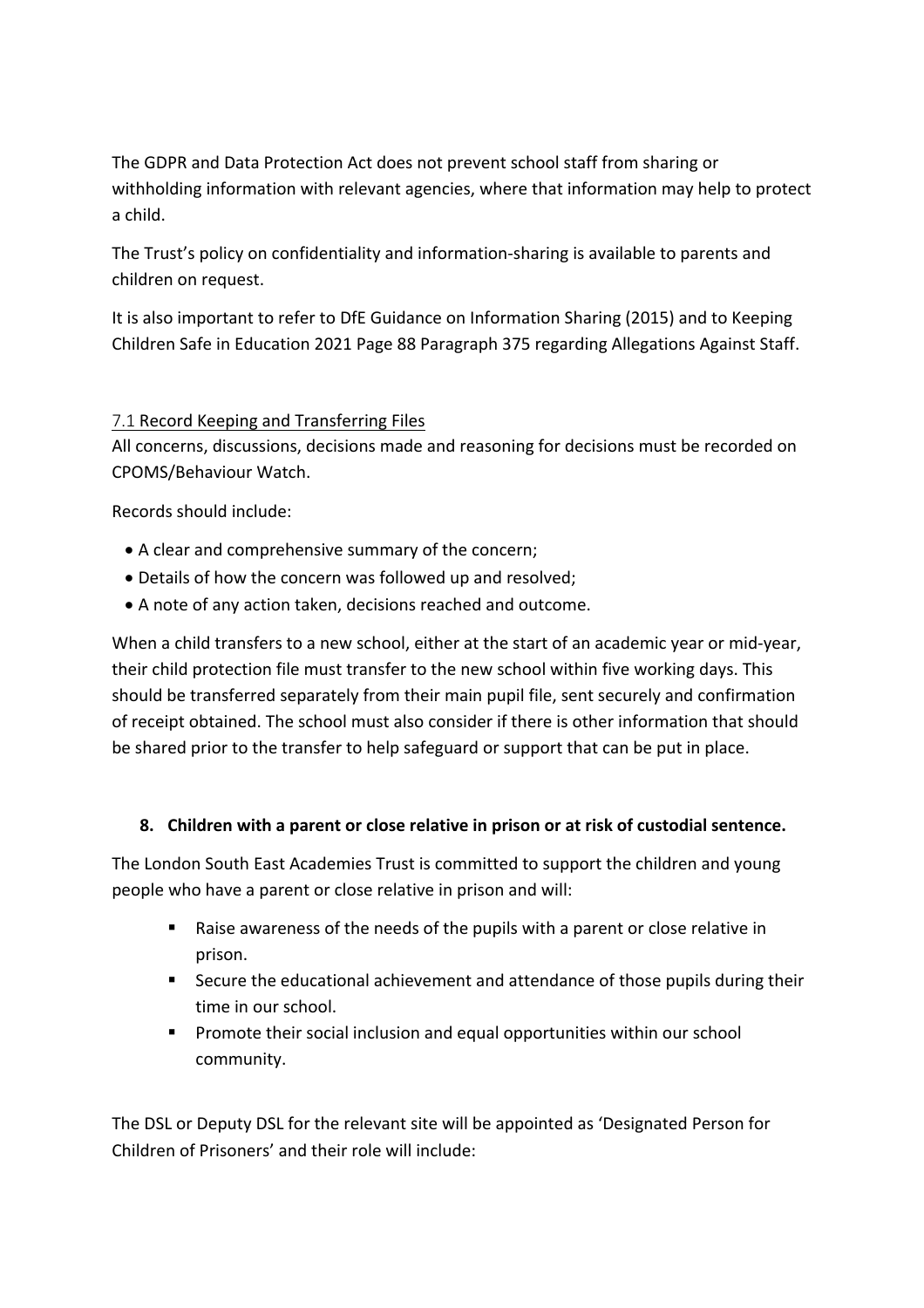- § Keeping the Head of School/ Headteacher fully informed of pupils with a parent in prison.
- Liaise with other relevant school staff on a 'need to know' basis.
- § Provide a point of contact in the school for external agencies in order to share information.
- Liaise with the family and seek their consent to provide additional support for the child as necessary.
- Liaise with other statutory and voluntary agencies as appropriate.
- § Promote the use of the Common Assessment Framework (CAF)/ (Early Help) to identify the needs of the child unless a Core Assessment has been completed.
- § Consider convening a multi-agency meeting to address the needs of the child and to identify a key worker for that child following the completion of a CAF (Early Help).
- Consider the use of an individual education plan for the child concerned.
- § Monitor the achievement, attendance and behaviour of the child with a parent or close relative in prison.
- Act as an advocate for children with a parent/ close relative in prison, particularly if the child is a Looked After Child (LAC) as they often have lower rates of visiting a parent in prison.
- Consider purchase of books and resources on the subject of prisons and prisoners for the school library.
- Keep appropriate and current records with reference to information sharing.

## **9. Supporting Young Carers**

The London South East Academies Trust believes that all children and young people have the right to an education, regardless of what is happening at home. When a young person looks after someone in their family who has a serious illness, disability or substance misuse problem, he or she may need extra support to help them get the most out of school. We will help any pupil who helps to look after someone at home.

The School will:

- Designate a member of staff with special responsibility for young carers. This member of staff will introduce themselves and their responsibilities to all new pupils.
- Run PSHE lessons including the challenges faced by young carers during year.
- § Consider referring young carers to the local Young Carers Service and identify other support groups in the community.
- Ensure we are accessible to parents who have mobility and communication difficulties and ensure they are given the opportunity to be involved in Academic Review Days.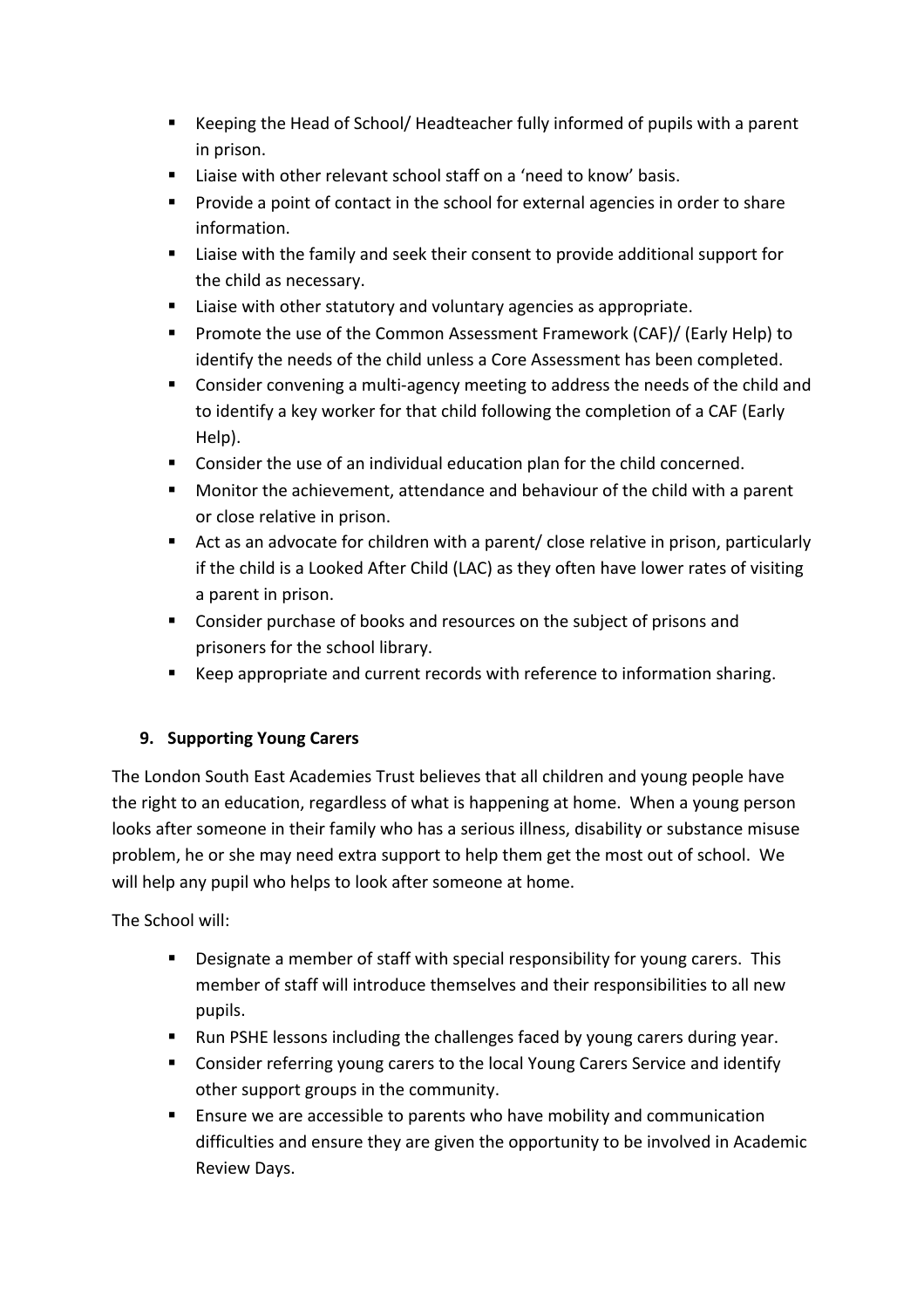- Respect right to privacy and only share information with those who need to know.
- Consider alternatives if a young carer is unable to attend out of school activities e.g. detention, sports coaching, concerts, due to their caring role.
- Allow young carers to telephone home during breaks and lunchtimes.
- § Provide advice to parents regarding transporting their children to school where there are difficulties in this area.

## **10. Looked-after and previously looked-after children**

The School will ensure that staff have the skills, knowledge and understanding to keep looked-after children and previously looked-after children safe. In particular, we will ensure that:

- Appropriate staff have relevant information about children's looked after legal status, contact arrangements with birth parents or those with parental responsibility, and care arrangements
- The DSL has details of children's social workers and relevant virtual school heads

Each school has appointed a designated teacher who is responsible for promoting the educational achievement of looked-after children and previously looked-after children in line with statutory guidance.

The designated teacher is appropriately trained and has the relevant qualifications and experience to perform the role.

As part of their role, the designated teacher will:

- Work closely with the DSL to ensure that any safeguarding concerns regarding lookedafter and previously looked-after children are quickly and effectively responded to
- Work with virtual school heads to promote the educational achievement of looked-after and previously looked-after children, including discussing how pupil premium plus funding can be best used to support looked-after children and meet the needs identified in their personal education plans

## **11. Allegations against staff**

## 11.1 Concerns about a colleague

Staff who are concerned about the conduct of a colleague (including supply staff and volunteers) towards a child may consider themselves placed in a difficult situation. They may worry that they have misunderstood the situation and they will wonder whether a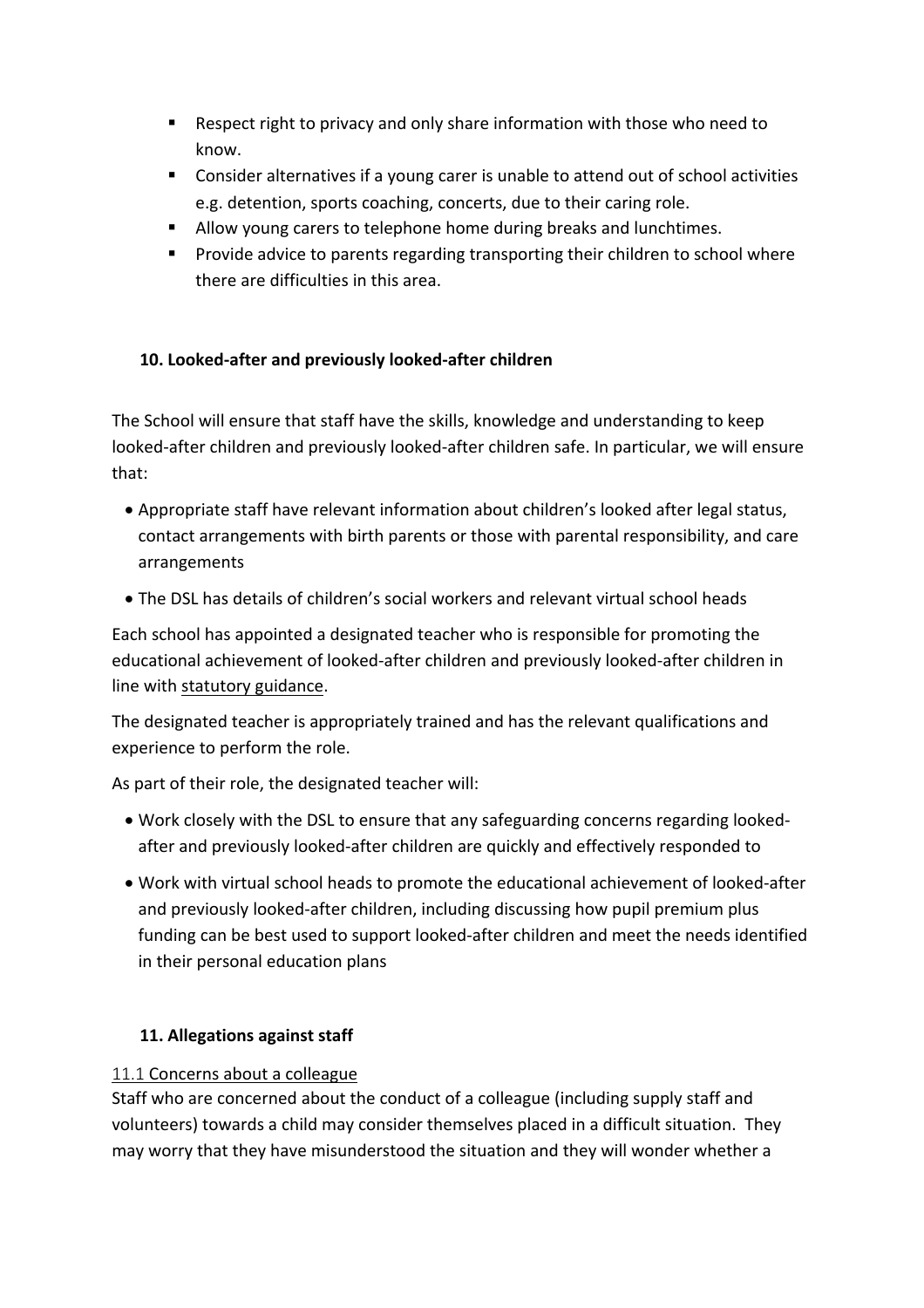report could jeopardise their colleague's career or their future professional relationship with that colleague.

All staff must remember that the welfare of the child is paramount. The Trust's whistle blowing code enables staff to raise concerns or allegations in confidence and for a sensitive enquiry to take place. All concerns include:

- i) Behaved in a way that has harmed a child, or may have harmed a child;
- ii) Possibly committed a criminal offence against or related to a child;
- iii) Behaved towards a child or children in a way that indicates he or she may pose a risk of harm to children; or
- iv) Behaved or may have behaved in a way that indicates they may not be suitable to work with children.

All concerns should be reported to the Head of School/ Headteacher at the earliest opportunity. Complaints about the Headteacher should be reported to the Deputy CEO. Complaints about the Deputy CEO should be made to the Chair of the Trust Board.

If a staff member feels unable to raise an issue or their concerns are not addressed, other whistleblowing channels may be open including NSPCC Whistleblowing helpline.

## 11.2 Staff who are the subject of an allegation

When an allegation is made against a member of staff, set procedures must be followed. It is rare for a child to make an entirely false or malicious allegation, although misunderstandings and misinterpretations of events can and do happen. A child may also make an allegation against an innocent party because they are too afraid to name the real perpetrator. Even so, we must accept that some adults do pose a serious risk to children's welfare and safety and we must act on every allegation made. Staff who are the subject of an allegation have the right to have their case dealt with fairly, quickly and consistently and to be kept informed of its progress. Suspension is not mandatory, nor is it automatic but, in some cases, staff may be suspended where this is deemed to be the best way to ensure that children are protected.

The full procedures for dealing with allegations against staff can be found in Keeping Children Safe in Education September 2021 pages 81 - 98. Schools must follow the procedures outlined in the Staff Disciplinary Policy.

For further information on managing allegations against staff contact your Local Authority Designated Officer (LADO) at the following email address:

lado@bromley.gov.uk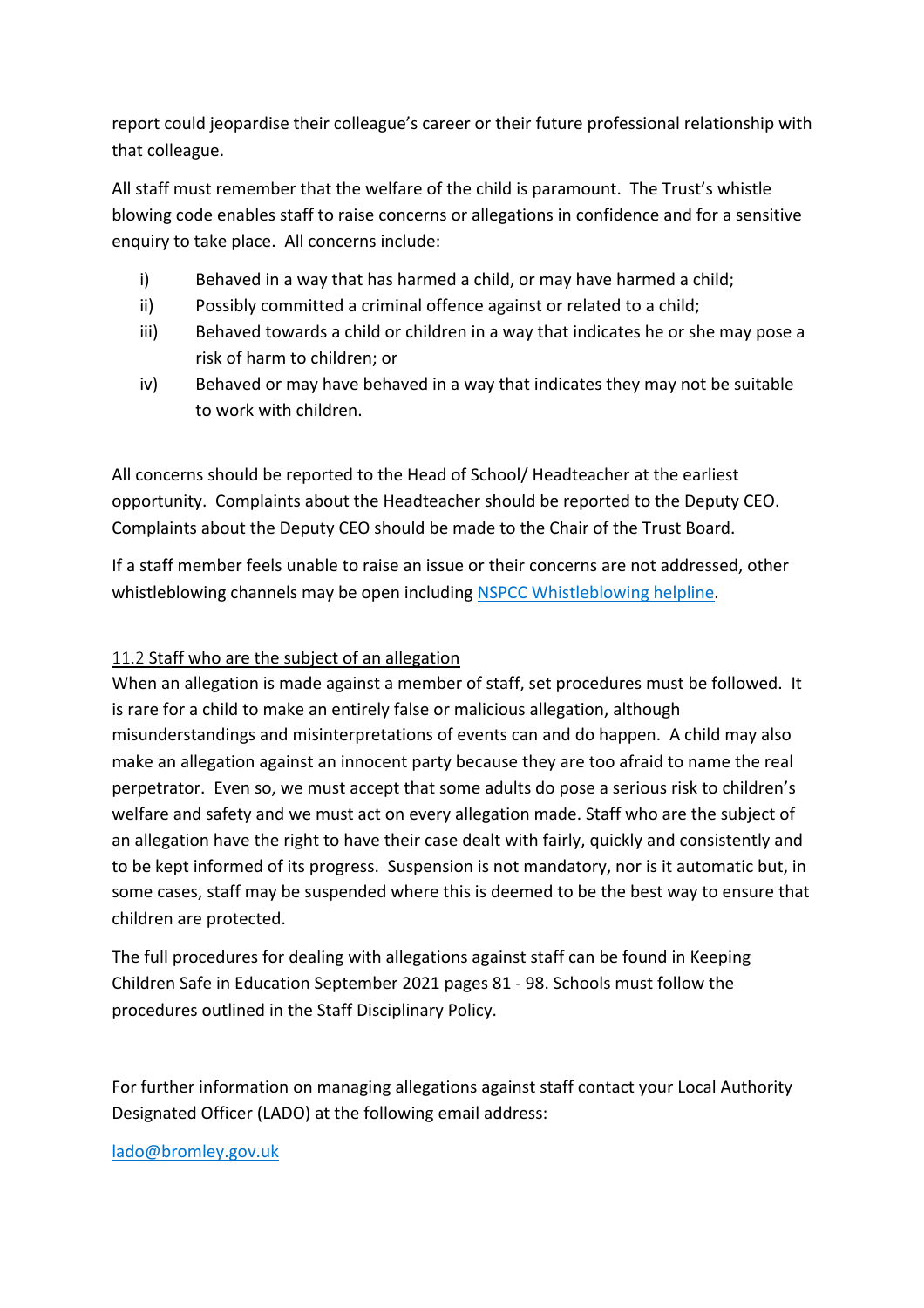#### lado@bexley.gov.uk

#### lado@surreycc.gov.uk

#### 11.3 Allegations against Supply Staff

If an allegation is made against a member of staff who is not directly employed by the School, the School will liaise and work with the Agency and the LADO. Consideration of both the Schools and the Agencies policies will form a joint decision about the outcome of an internal investigation.

#### 11.4 Parents and Carers

Parents and carers of the child or children involved should be formally told about the allegation as soon as possible. Consultation with the LADO should take place regarding what information can be disclosed and communication should remain open throughout the process so parents and carers are informed about the progress of the case in relation to their child; no information can be shared regarding staff members.

#### 11.5 Anonymity and Confidentiality

It is extremely important that when an allegation is made, the school or college makes every effort to maintain confidentiality and guard against unwanted publicity while an allegation is being investigated or considered. The Education Act 2002 (amended 2011) introduced reporting restrictions preventing the publication of any material that may lead to the identification of a teacher who has been accused by, or on behalf of, a pupil from the same school (where that identification would identify the teacher as the subject of the allegation). The reporting restrictions apply until the point that the accused person is charged with an offence, or until the Secretary of State or the General Teaching Council for Wales publishes information about an investigation or decision in a disciplinary case arising from the allegation. The reporting restrictions also cease to apply if the individual to whom the restrictions apply effectively waives their right to anonymity by going public themselves or by giving their written consent for another to do so or if a judge lifts restrictions in response to a request to do so. The provisions commenced on 1 October 2012.

The legislation imposing restrictions makes clear that "publication" of material that may lead to the identification of the teacher who is the subject of the allegation is prohibited. "Publication" includes "any speech, writing, relevant programme or other communication in whatever form, which is addressed to the public at large or any section of the public". This means that a parent who, for example, published details of the allegation on a social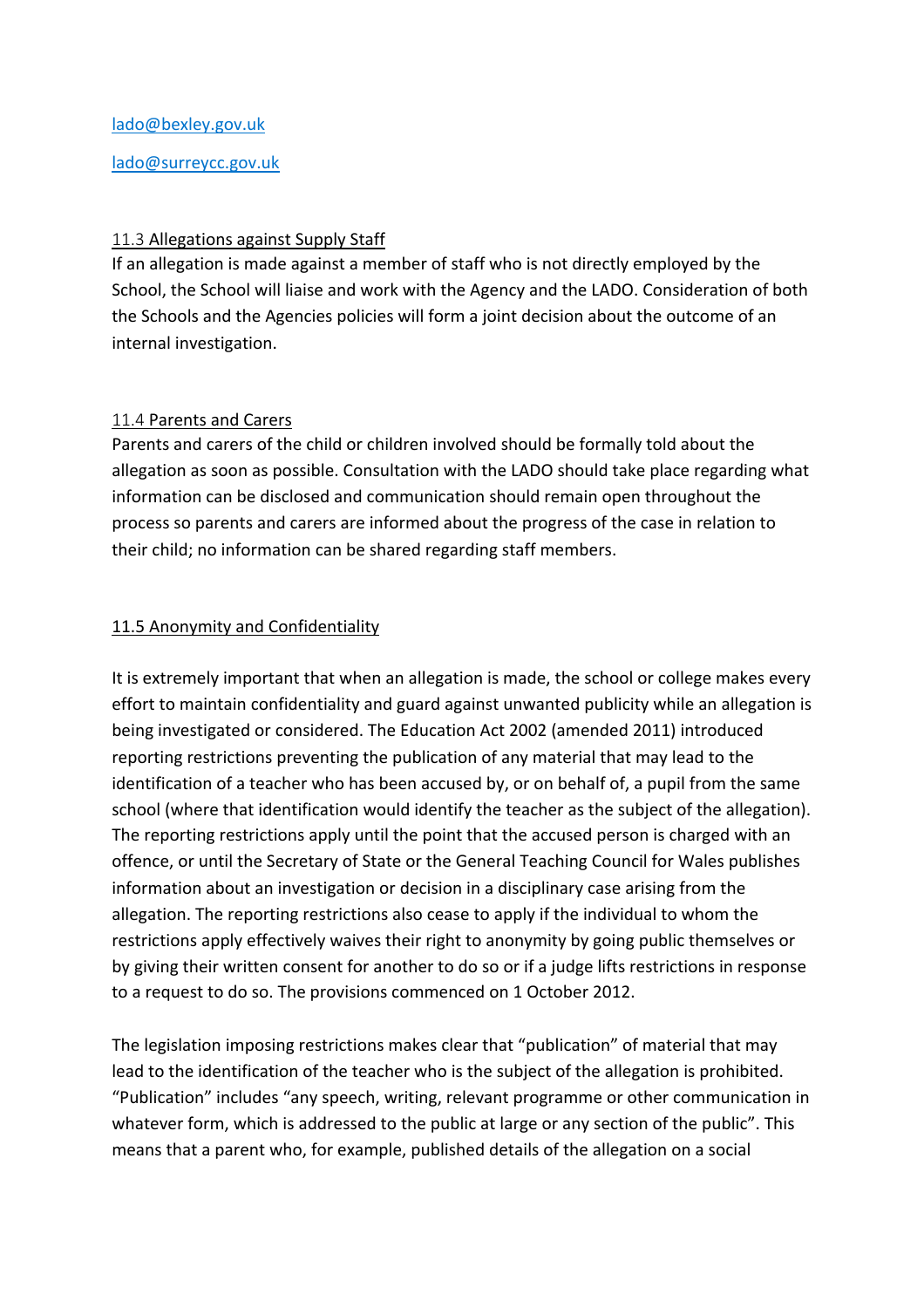networking site would be in breach of the reporting restrictions (if what was published could lead to the identification of the teacher by members of the public).

## 11.6 On Conclusion of Case

If the allegation is substantiated the DSL, Case Manager and HR should agree if the school will make a referral to the DBS for consideration of whether inclusion on the barred lists is required and in the case of a member of teaching staff, whether to refer the matter to the Teaching Regulation Agency (TRA) to consider prohibiting the individual from teaching.

Where it is decided on the conclusion of a case that a person who has been suspended can return to work, the case manager should consider how best to facilitate that. Most people will benefit from some help and support to return to work after a stressful experience. Depending on the individual's circumstances, a phased return and/or the provision of a mentor to provide assistance and support in the short term may be appropriate. The case manager should also consider how the person's contact with the child or children who made the allegation can best be managed if they are still a pupil at the school or college.

## **12. Safer Recruitment**

The London South East Academies Trust endeavours to ensure that we do our utmost to employ 'safe' staff by following Part Three of Keeping Children Safe in Education September 2021.

Safer recruitment covers all aspects of the recruitment process from advertising the role to inducting the new member of staff into the organisation.

A safer recruitment process must include:

- An advert which clearly outlines the required skills, behaviours and experience for the post and the safeguarding requirements for the role. The advert must include the School's commitment to safeguarding and the post holders responsibilities;
- An application form that collects personal details, employment history (and reason for leaving) and explanations for any gaps in employment, qualifications, reference contacts and a statement outlining suitability against person specification;
- Shortlisting process; at least two people must shortlist and check for gaps in employment and inconsistencies;
- References one from current/last employer and one from last time working with children
- Interview process which assesses safeguarding knowledge and understanding of working with vulnerable children
- ID check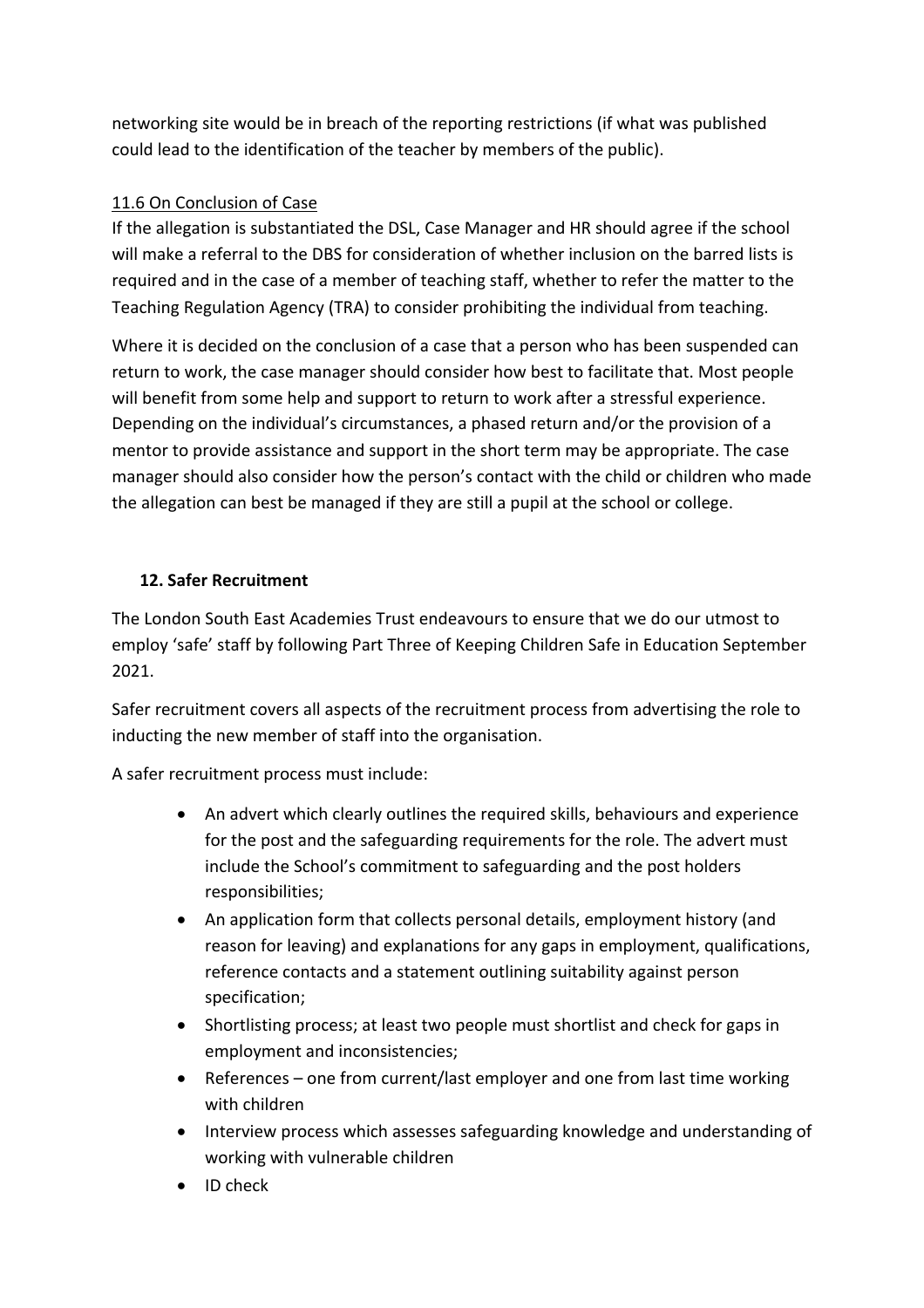- Enhanced DBS (those working in regulated activity)
- Children's barred list check (if working in regulated activity before the DBS certificate is available)
- Mental and physical fitness verification
- Right to work in the UK
- Verify professional qualification (QTS checked through TRA Employer Access Service)

At least one person conducting any interview for any post at the school will have undertaken safer recruitment training. This will cover, as a minimum, the contents of Keeping Children Safe in Education, and will be in line with local safeguarding procedures.

All new members of staff will undergo an induction that includes familiarisation with the Trust's safeguarding and child protection policy and identification of their own safeguarding and child protection training needs. All staff will sign to confirm they have received a copy of the child protection policy.

#### 12.1 DBS Checks and London South East Education Group Roles

All staff hired by the Trust will complete a DBS renewal every three years which is to be recorded on the Single Central Record.

Staff who work in Group wide roles and working within the Trust are also required to have a DBS check every three years. This is to be recorded on the London South East College Single Central Record and confirmed with all Schools.

#### 12.2 Single Central Record

The Single Central Record is maintained by each school and must include all elements outlined in KCSIE 2021 outlined in paragraph 253. It is the responsibility of the Headteacher / Head of School to ensure that the SCR is in date.

#### **13. Staff Training**

#### 13.1 All staff

All staff members will undertake safeguarding and child protection training at induction, including on whistle-blowing procedures and online safety, to ensure they understand the school's safeguarding systems and their responsibilities, and can identify signs of possible abuse or neglect.

This training will be regularly updated and will: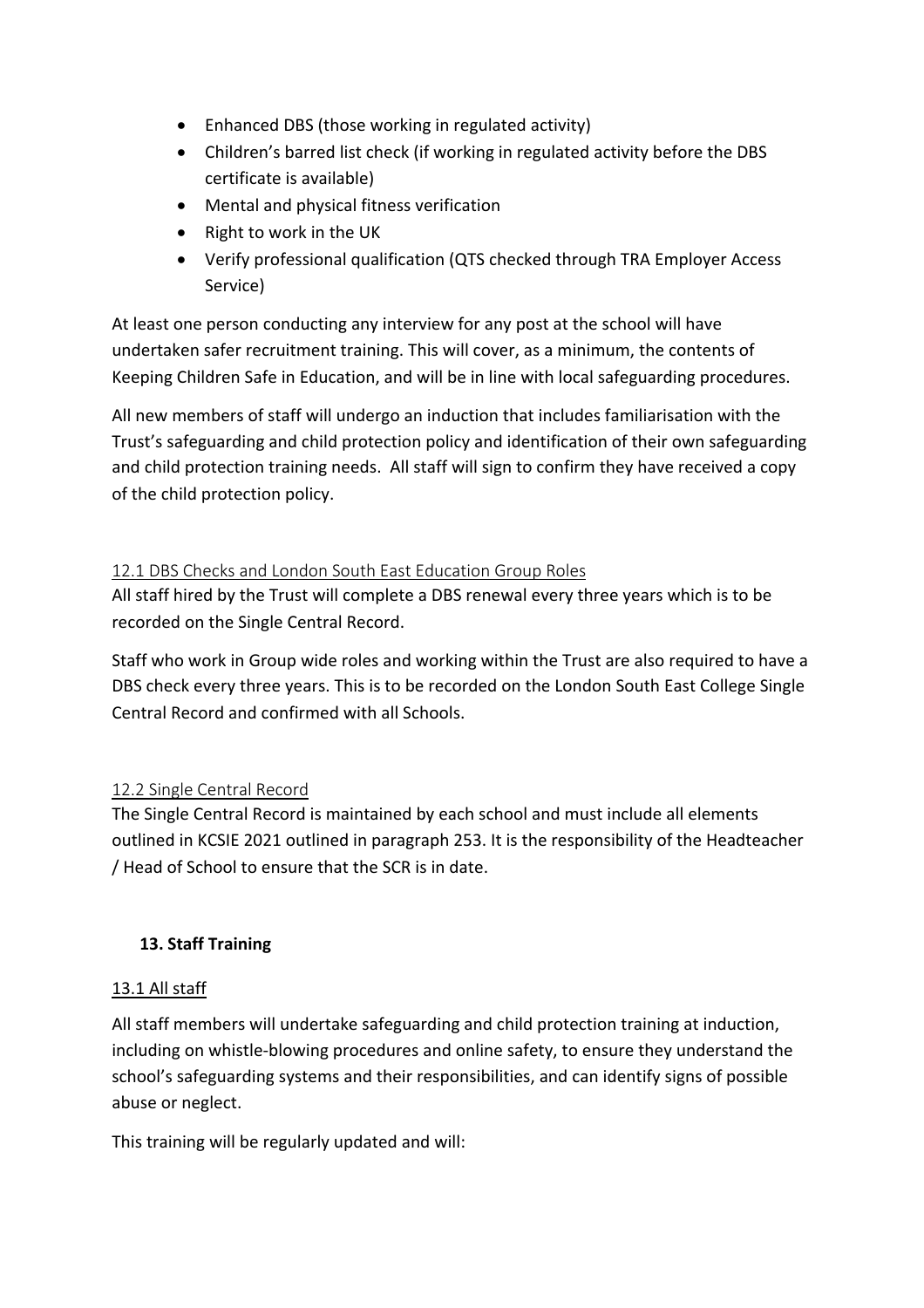- Be integrated, aligned and considered as part of the whole-school safeguarding approach and wider staff training, and curriculum planning
- Have regard to the Teachers' Standards to support the expectation that all teachers:
	- o Manage behaviour effectively to ensure a good and safe environment
	- o Have a clear understanding of the needs of all pupils

All staff will have training on the government's anti-radicalisation strategy, Prevent, to enable them to identify children at risk of being drawn into terrorism and to challenge extremist ideas.

Staff will also receive regular safeguarding and child protection updates, including on online safety, as required but at least annually (for example, through emails, e-bulletins and staff meetings).

Volunteers will receive appropriate training, if applicable.

#### 13.2 The DSL and Deputy DSLs

The DSL team and will undertake child protection and safeguarding training at least every 2 years.

In addition, they will update their knowledge and skills at regular intervals and at least annually (for example, through e-bulletins, meeting other DSLs, or taking time to read and digest safeguarding developments).

They will also undertake Prevent awareness training.

#### 13.3 Governors and Trustees

All governors/trustees receive training about safeguarding, to make sure they have the knowledge and information needed to perform their functions and understand their responsibilities.

As the Chair of Trust Board may be required to act as the 'case manager' in the event that an allegation of abuse is made against the Deputy CEO, they receive training in managing allegations for this purpose.

#### **14. Extended school and off-site arrangements**

Where 'extended school' activities are provided by and managed by the provision, the School's safeguarding and child protection policy and procedures apply. If other organisations provide services or activities on school site we will check that they have appropriate procedures in place, including safer recruitment procedures.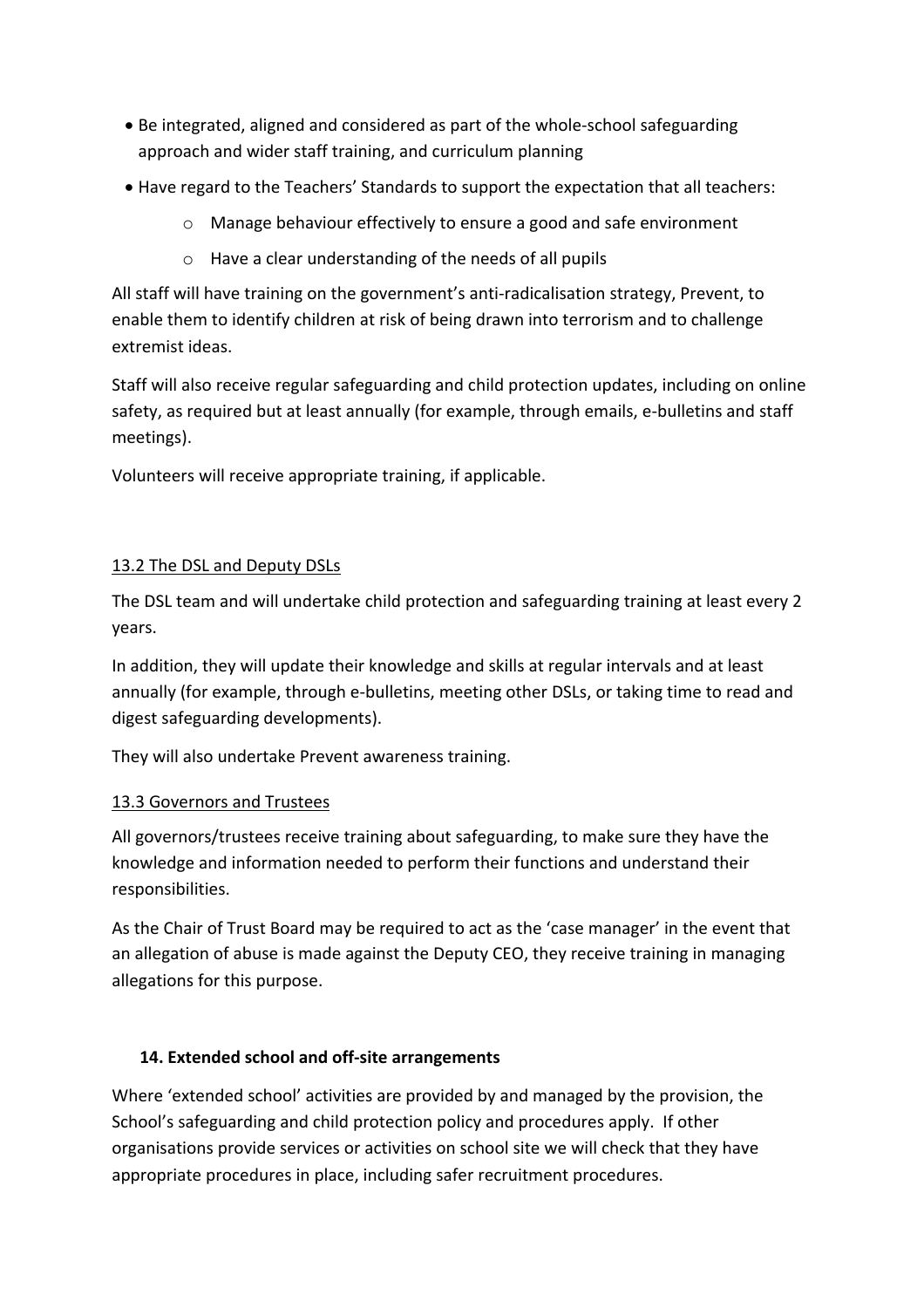When pupils attend off-site activities including Alternative Provision or Work Experience, the School will check that effective child protection arrangements are in place.

## **15. Photography and images**

The vast majority of people who take or view photographs or videos of children do so for entirely innocent, understandable and acceptable reasons. Sadly, some people abuse children through taking or using images, so we must ensure that we have appropriate safeguards in place. To protect children we will:

- Seek the consent of both parents and children for photographs to be taken or published (for example, on our website or in newspapers or publications),
- Use only the child's first name with an image,
- Ensure that children are appropriately dressed,
- Encourage children to tell us if they are worried about any photographs that are taken of them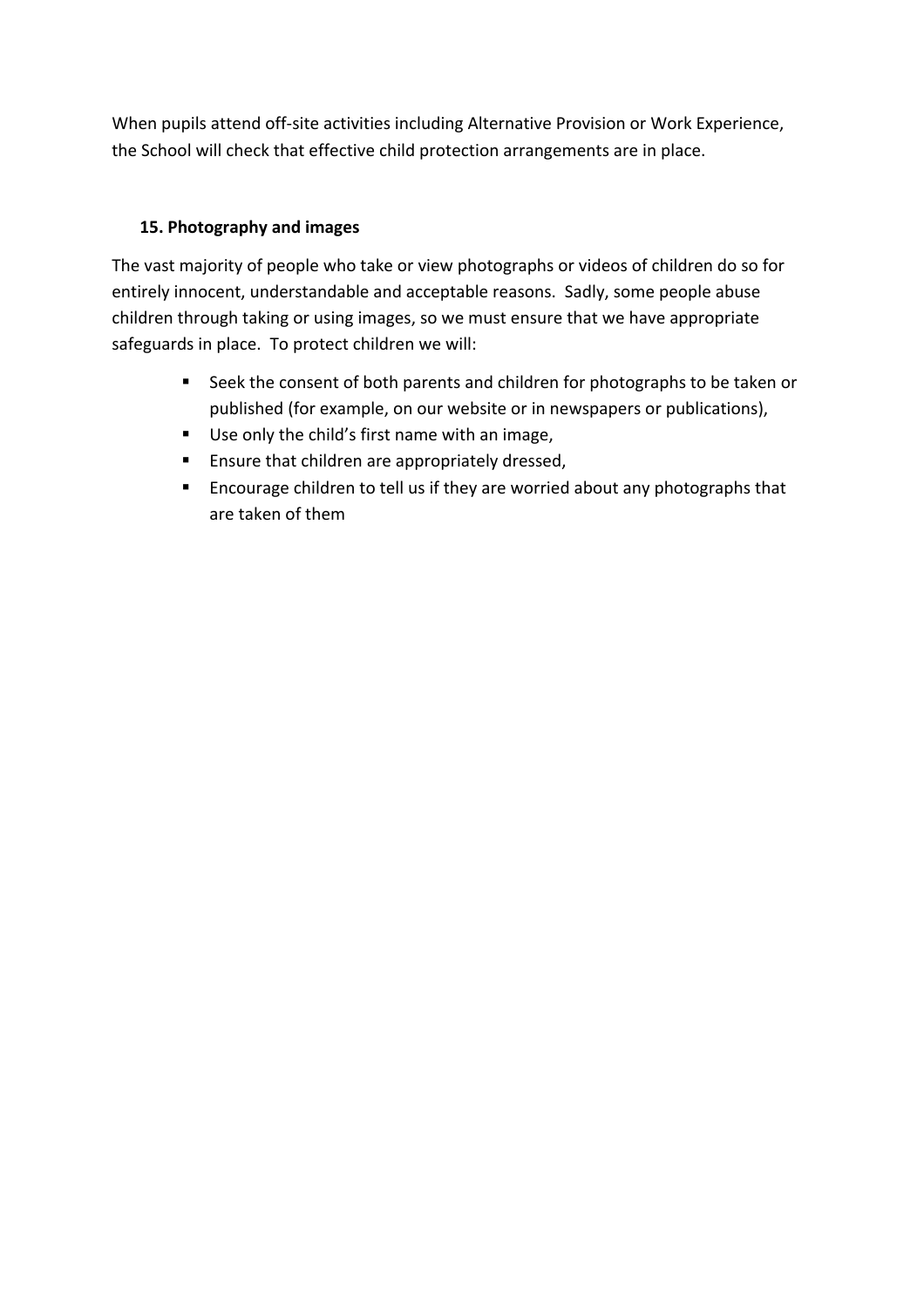## Appendix One: School and Trust Responsibilities

## **Safeguarding Responsibilities and Accountabilities**

| <b>Responsibility</b>                                        |                                                                                                                                                                                                                                                                                                                                                                                                  |                                                                                                                                                                                                          |
|--------------------------------------------------------------|--------------------------------------------------------------------------------------------------------------------------------------------------------------------------------------------------------------------------------------------------------------------------------------------------------------------------------------------------------------------------------------------------|----------------------------------------------------------------------------------------------------------------------------------------------------------------------------------------------------------|
|                                                              | <b>School</b>                                                                                                                                                                                                                                                                                                                                                                                    | <b>Trust</b>                                                                                                                                                                                             |
| <b>Safeguarding Policy</b>                                   | Schools to add localised<br>information to the template<br>provided and add to school<br>website by the 6 <sup>th</sup> September<br>2021.                                                                                                                                                                                                                                                       | The Trust will provide by the 1st<br>September 2021 a template<br>which contains statutory<br>information to all schools.                                                                                |
| <b>Safeguarding Information</b><br>on Website                | Localised information to be<br>added to the Trust template by<br>the 6 <sup>th</sup> September and added to<br>website.                                                                                                                                                                                                                                                                          | Trust will provide a statement to<br>go on all school websites by the<br>1st September 2021.                                                                                                             |
| <b>Safer Recruitment Checks</b>                              | All safer recruitment checks to<br>be completed by the school with<br>HR support.                                                                                                                                                                                                                                                                                                                | Trust will audit processes termly                                                                                                                                                                        |
| <b>Single Central Record</b>                                 | Single Central Record to be<br>maintained by the school and HR<br>to the standards outlined in<br>KCSIE.                                                                                                                                                                                                                                                                                         | Trust will audit the Single Central<br>Record termly                                                                                                                                                     |
| Concerns about a<br>member of staff/referrals<br>to the LADO | If there are concerns that a<br>member of staff poses a risk to<br>pupils then the DSL and Head<br>must decide whether to refer to<br>the LADO (see local authority<br>guidance on how to refer and<br>thresholds). The LADO can be<br>consulted for advice prior to<br>referrals. If a referral is made to<br>the LADO please ensure that HR<br>and Group Head of Safeguarding<br>are notified. | Trust can be contacted for advice<br>and guidance but the decision to<br>refer sits within the school.<br>Trust may attend LADO meetings<br>to provide support and wider<br>context regarding the Trust. |
| <b>Induction of new staff</b>                                | The implementation of Induction<br>and Probationary processes sits<br>within the school and supported<br>by HR.                                                                                                                                                                                                                                                                                  | Trust will review induction<br>processes and may make<br>recommendations for<br>standardisation or development.                                                                                          |
| <b>Annual Refresher</b><br><b>Training</b>                   | DSL's to adapt template to add<br>localised information.<br>DSL's to deliver training to all<br>staff at the beginning of the<br>academic year and ensure that<br>attendance is recorded on the<br>SCR.                                                                                                                                                                                          | Trust will provide a template for<br>the annual refresher training to<br>schools by the 27 <sup>th</sup> August 2021.                                                                                    |
| <b>DSL Team and Training</b>                                 | It is the responsibility of the<br>Head to ensure that a DSL and a<br>DDSL is in place (as a minimum)                                                                                                                                                                                                                                                                                            | Trust will provide<br>recommendations for DSL<br>training and Trust will audit<br>annually.                                                                                                              |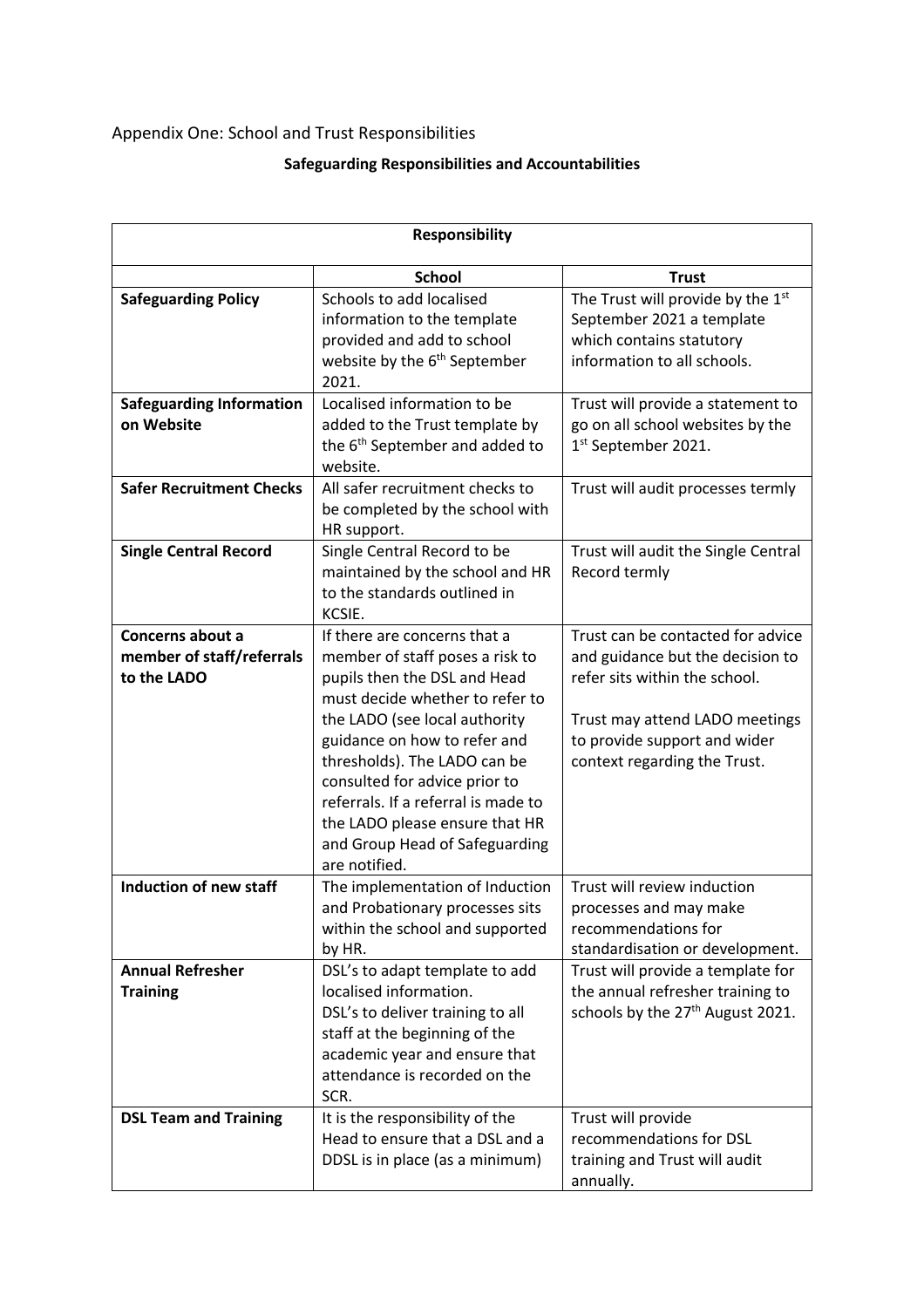|                                                                                 | and they are appropriately<br>trained in line with KCSIE.                                                                                                  |                                                                                                                                                                                                                                                                                      |
|---------------------------------------------------------------------------------|------------------------------------------------------------------------------------------------------------------------------------------------------------|--------------------------------------------------------------------------------------------------------------------------------------------------------------------------------------------------------------------------------------------------------------------------------------|
| <b>DSL Development and</b><br><b>Support</b>                                    | Line management procedures to<br>be in place to identify<br>development needs and<br>wellbeing support.                                                    | Trust will provide support to<br>DSL's through half termly DSL<br>Networks, regular safeguarding<br>updates and additional<br>supervision if required.                                                                                                                               |
| <b>Safeguarding Supervision</b>                                                 | DSLs and DDSIs must have access<br>to safeguarding supervision<br>during the school day.                                                                   | Trust will be providing guidance<br>on the minimum requirements<br>for supervision.                                                                                                                                                                                                  |
| <b>Staff and Students feel</b><br>safe at school and know<br>how to get support | Head has the responsibility to<br>ensure that staff and students<br>feel safe at school.                                                                   | Trust can provide advice on how<br>to measure and provide<br>suggestions for improvements.                                                                                                                                                                                           |
| <b>Safeguarding Themes in</b><br><b>RSHE sessions</b>                           | Curriculum planning and<br>implementation responsibility<br>sits within the school. Sessions<br>should be reviewed through<br>standard quality procedures. | Trust may provide additional<br>resources and external support<br>to develop curriculum and<br>delivery if requested or identified<br>as a requirement.                                                                                                                              |
| <b>Reporting to Trust and</b><br><b>Provision Boards</b>                        | Heads will be contacted to<br>provide information to feed into<br>Governor/Trust reports.                                                                  | <b>Provision Boards: Trust will</b><br>provide support to nominated<br>DSLs to report to Provision<br><b>Boards</b><br><b>Trust Board and Committees:</b><br>Trust will report on behalf of<br>schools.<br>Group Board and Committees:<br>Trust will report on behalf of<br>schools. |

| Accountability |                                                                                                                  |                                                                                                                                                                                            |
|----------------|------------------------------------------------------------------------------------------------------------------|--------------------------------------------------------------------------------------------------------------------------------------------------------------------------------------------|
|                | <b>Schools</b>                                                                                                   | <b>Trust</b>                                                                                                                                                                               |
| <b>Ofsted</b>  | Schools are accountable to<br>Ofsted and need to ensure that<br>safeguarding arrangements are<br>effective.      | Trust will provide support in<br>preparing for inspections<br>and will be available to<br>support through inspection<br>periods if required.                                               |
| <b>LADO</b>    | Schools are accountable to LADO<br>processes and must follow<br>threshold documents for local<br>authority LADO. | Trust can support in<br>preparing for LADO<br>meetings and may attend<br>the meetings if beneficial to<br>the school, LADO or Trust.<br>Trust is accountable to the<br>LADO for Trust wide |
|                |                                                                                                                  | concerns.                                                                                                                                                                                  |